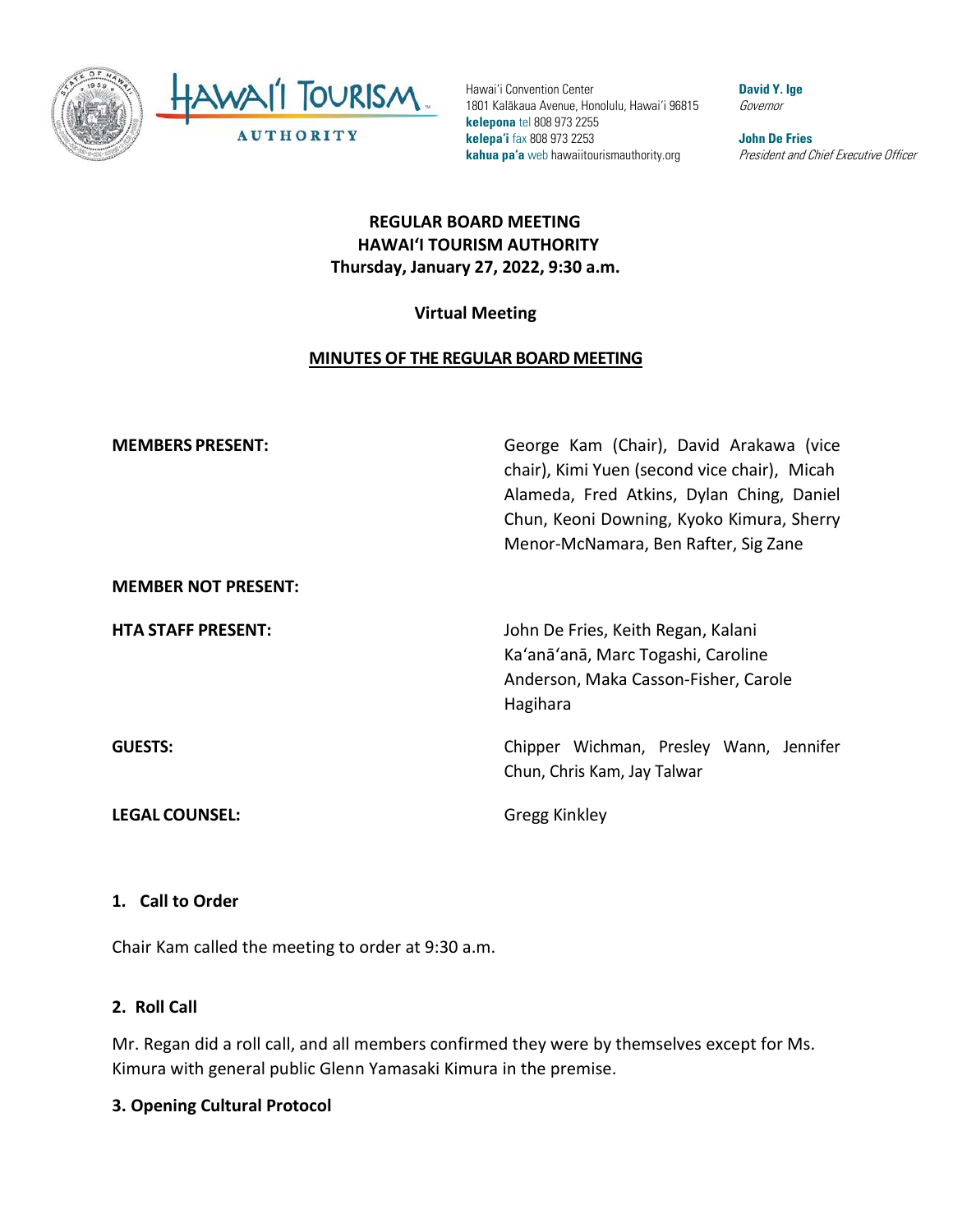Mr. Casson-Fisher did the opening cultural protocol. Since it is still the new year, he shared the 'Ōlelo No'eau number 100 where it encouraged everyone to be prepared and make preparation for the future now.

#### **4. Approval of Minutes of the November 25, 2021, and December 23, 2021, Board Meeting**

Mr. Arakawa said he had revisions to the November 18th minutes on page 8, regarding the draft code of conduct, in the middle it refers to Mr. Rafter that said HTA code of conduct retaining the existing one, and they have to comply with chapter 84. It was Mr. Arakawa's comment, and he asked to have it changed to his name.

He said the sentence right after that was him as well, "We feel very protected by Chapter 84 and our current code of conduct." Mr. Arakawa asked to have that changed as well. He said further down where they were discussing the procedure under the current code of conduct, "When there's an issue, Mr. De Fries will notify them and himself." but he said the current process is that Chair Kam and Mr. Arakawa will know about it, so he said that section needs to be corrected as well.

He also said the last line on page 8 should be corrected to read, "Chair Kam and CEO Mr. De Fries confirmed that this is correct." The process where they get notified and refer to the attorney general and the ethics commission. He mentioned typo's - section 14, page 9 refers to ex-officiate, non-voting members, but it should be "ex-officio," and at the bottom of page 9, when he was talking about Ms. Kimura's experience with HTA, "She has an understanding of the Japanese market," not Japanese "more." He said also to clarify, "When she came back onto the HTA." He mentioned page 10, there are a lot of references to "has" and they should all be changed to "proposed," so instead of reading "Chair has," it should read "Chair proposed."

Ms. Kyoko said in the December minutes, item 7, page 27, "Mr. Rafter made a motion to support the brand management plans," but the motion was not to approve the plans, but to approve the expense to keep the lights on. Mr. Atkins agreed with it.

Chair Kam made a motion to approve the changes recommended by Mr. Arakawa and Ms. Kimura. Mr. Arakawa made a motion and Mr. Chun seconded it. Mr. Regan did a roll call for the motion to accept the minutes for November and December as revised and the motion passed unanimously.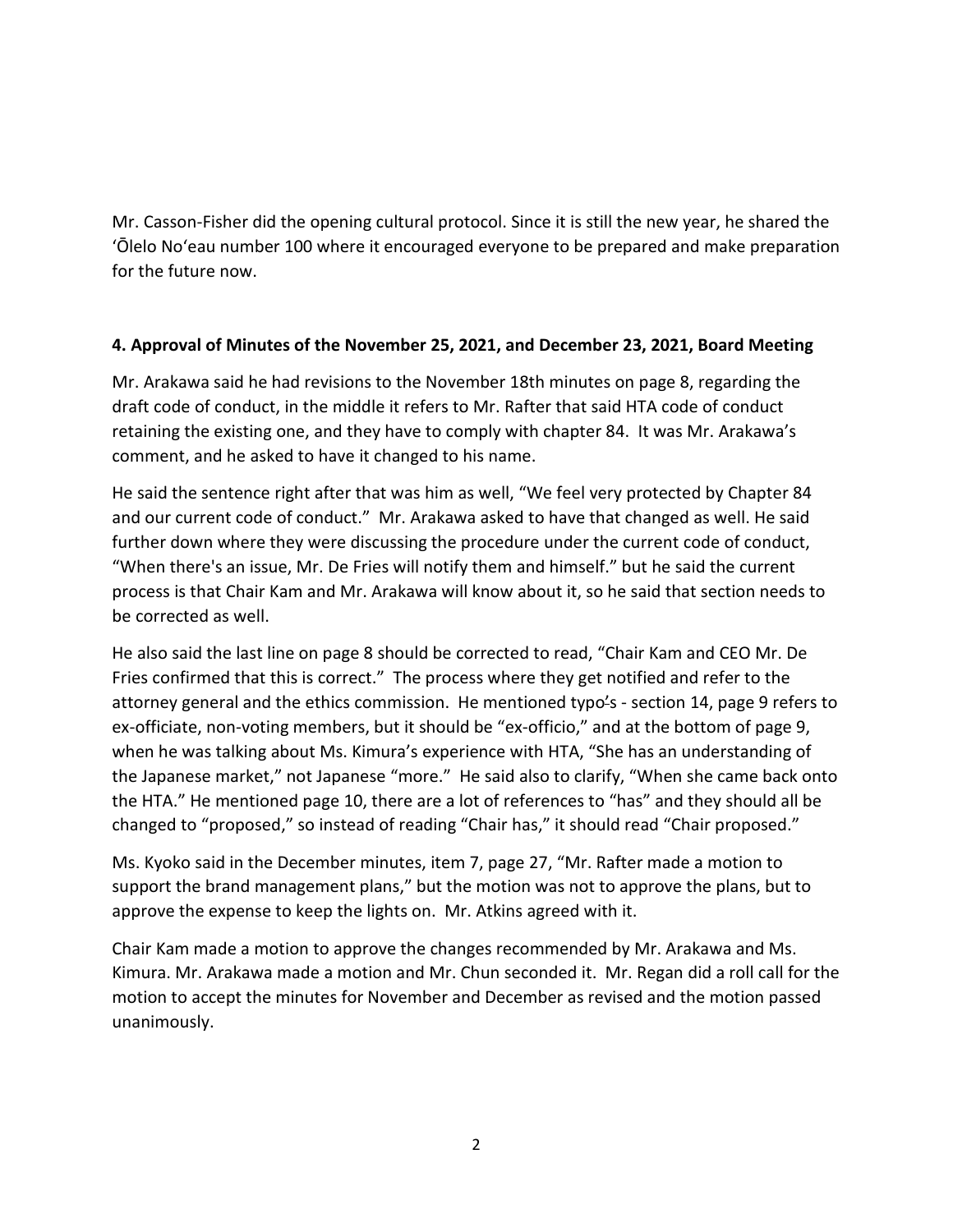# **5. Report of Permitted Interactions at an Informational Meeting or Presentation Not Organized by the Board Under HRS section 92-2.5 (C)**

There were no reports from any board members.

#### **6. Reports of the Chief Executive Officer/Chief Administrative Officer/Chief Brand Officer**

#### **a. Relating to Update on HTA's Programs During December 2021**

Mr. De Fries said he was wearing a lei from the previous night, and he wanted to highlight and congratulate Danny Kaleikini. He said the Kahala hotel had seen fit to rededicate their entry driveway and rename it the Danny Kaleikini Square. He said it's the kind of event that he wished every visitor and resident could attend.

Both the Lieutenant Governor Green and Mayor Blangiardi attended the event. He said he had a special appreciation for Senator Ms. Donna Mercado Kim and her interest in the Center for Hawaiian Music and Dance as she worked as a front desk clerk at the Kahala Hotel at one time, and a former hula dancer at the Royal Hawaiian Hotel. He said all in all it was a very special event.

He wanted to highlight that they were asked by DBEDT and Director McCartney to help organize meetings the coming week with HLTA, HHA, the restaurant association and retailers in a unified effort via the visitor industry to get the workforce booster shots. He said they did something like that before when the initial vaccination shots came out and they've been asked to do it, and they anticipate that it will probably be an announcement by the governor that will define fully vaccinated as including a booster. He said the board will be informed as soon as it is certain.

He mentioned that they all have the full CEO report in front of them for December 2021 and is happy to respond to any questions. He wanted to highlight some of the current activities going on in January 2022, highlighted by the third year of their PGA contract with the Century Golf tournaments, Sony Open and Mitsubishi at Waialae. He said when Kapalua has the kind of weather it had during that week, it is an elite golf destination; the scenery and the beauty ranks within any other golf vista seen in the world.

He spoke about a few of the players and how the game went. He said the Mitsubishi had some fresh faces in it that helped leverage viewership with Ernie Els and Vijay Singh. He said during The Sony Open, him, Mr. Ka'anā'anā and Mr. Monahan from HVCB had an opportunity to meet with a PGA commissioner, Jay Monahan, to explain that they were at the end of a three-year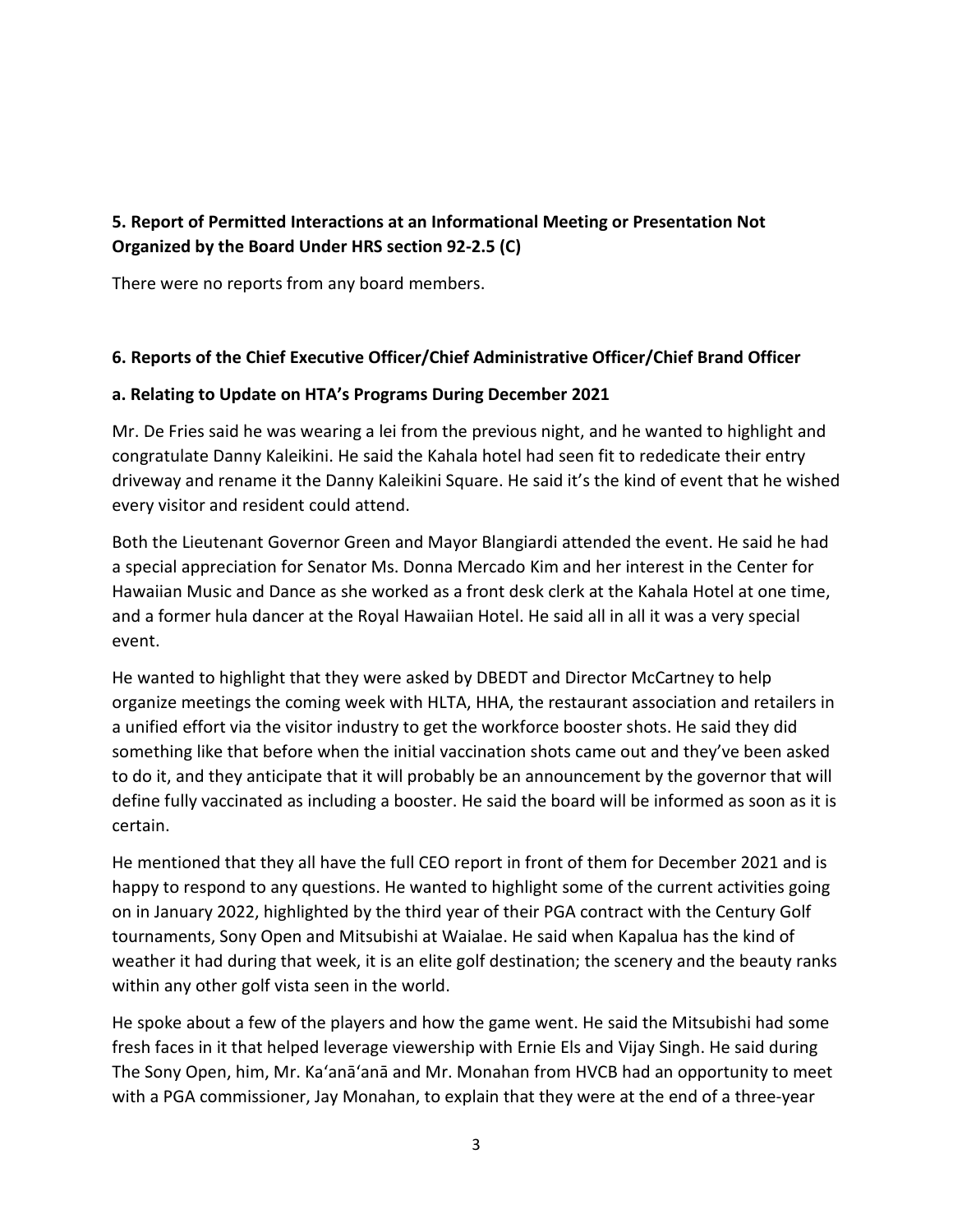contract, and also to explain to the commissioner how HTA and its funding abilities have been changed. He said they await the final evaluations on all of those tournaments and then will begin to examine how best to move forward in that area of golf.

He thanked Mr. Monahan and said it's clear that he is highly respected by the office of the commissioner of the PGA. He said they're grateful that he helped to facilitate the meeting, and meetings with the golf channel. He said the event gave him an opportunity to reconnect with Mr. Mark Rolfing, who became a mentor of his when he was assigned on the golf negotiations for the senior skins at Mauna Lani.

He said it will be good for Mr. Atkins on the standing committee to hear from Mr. Rolfing on how sports media is changing and the different digital platforms. He said he gave Mr. Ka'anā'anā, Mr. Monahan and himself a brief overview that deserves further review by their standing committee.

He mentioned the previous weekend when the Polynesian Football Hall of Fame was on which was co-sponsored by HTA and said it was a wonderful event. He said the previous time when it was in person, there were 1,200 people at the gala, but this year for COVID protocols, they limited it to 700. He said it was a well-supported and professionally-run event.

He said the following day at Mauna Lani the Hawai'i executive conference would convene, chaired by HVCB board member and businessman, Duane Kurisu. He said Mr. Kurisu asked the HTA and himself to appear on a board with the Head of Tourism from Spain, and the Director of the Tourism Council from Bhutan. He said the panel will take place on Sunday.

Mr. De Fries said there are a number of people who understand bits and pieces about what happened at the last legislative session, and they can get various perspectives about what they believe happened. He said he was trying to explain what happened: the loss of special fund, the loss of dedicated funding, the loss of the procurement exemption, and people came heavy hearted when they heard that.

He pointed out a speech at the Polynesian Football Hall of Fame by Ms. Lucy Wedemeyer, a wife of one of the inductees. He said Lucy's late husband, Mr. Charlie Wedemeyer, would resonate with Mr. David Arakawa and Mr. Presley Wuan because Mr. Wedemeyer was an allstar athlete at Punahou School, albeit years ahead of them. He spoke about Mr. Wedemeyer's football career after which he came down with ALS and lost his ability to speak and move, but never stopped coaching, and his wife became his voice because she could read his lips. He said his point is that the HTA model was deconstructed, and certain things were taken away, just like Mr. Wedemeyer's abilities. Ms. Wedemeyer's point in the acceptance speech was that Mr. Wedemeyer wasn't focused on what he lost but made the most out of what he had.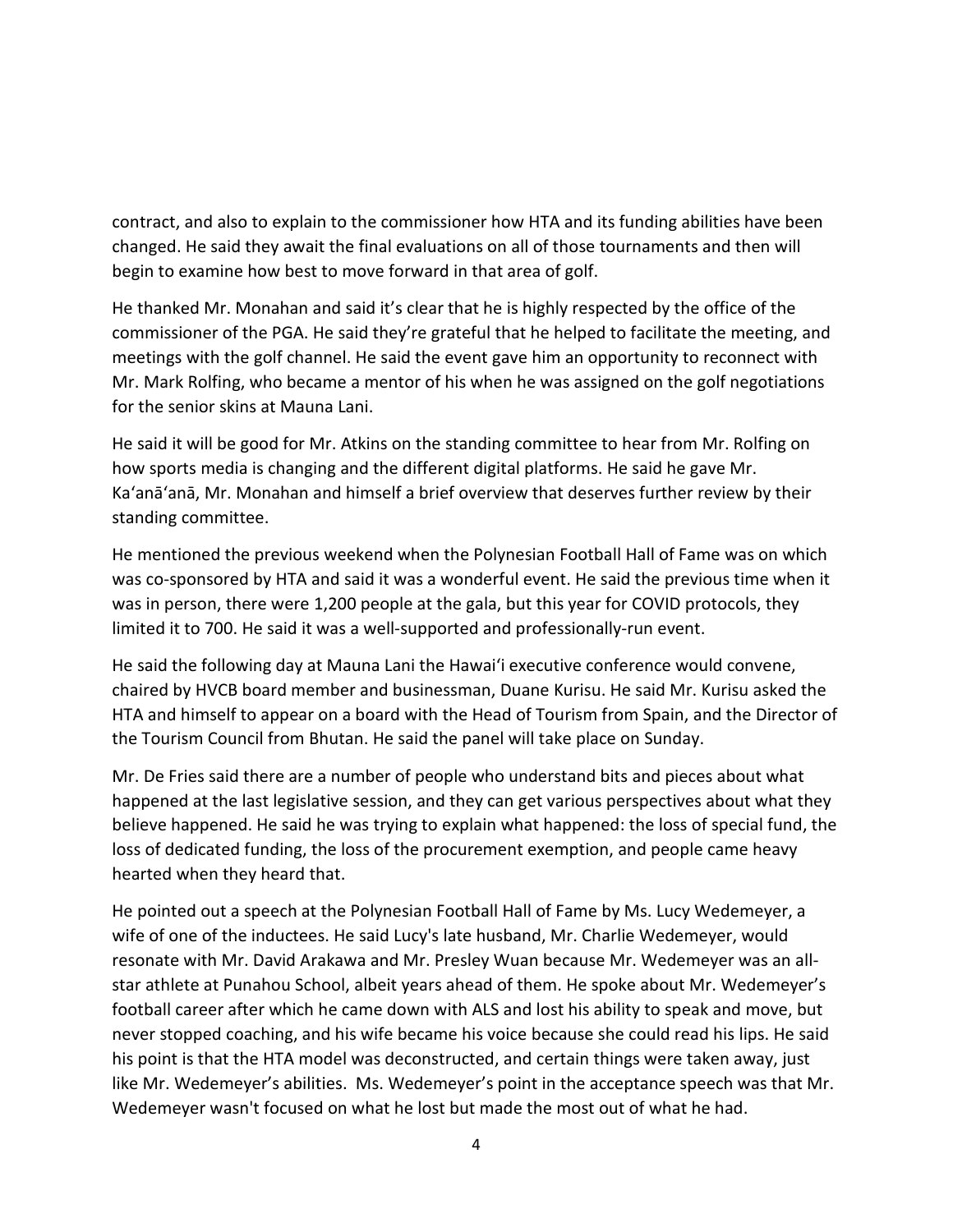He said the fact that the HTA model has been deconstructed means that there is no status quo and that proves to be a silver lining. He said if there is no status quo they cannot plan for it, cannot budget for it, and there is no reason to invest any energy into it. He said they are taking the best of what they have and redesigning and recreating it. He said if status quo were there, they would not be talking about Hawai'i as a smart destination, and they wouldn't be accelerating their inner agency collaboration. He mentioned they lost a few things but have so much to work with. He said he is extremely proud at the way the staff and the leadership had come together and appreciates the guidance they have received from each of the board members between the meetings.

Mr. Atkins asked Mr. De Fries about the booster and what they're doing at hotels and asked if the CDC only recognizes someone as being vaccinated if they have the booster. Mr. De Fries did not have the current information but said, as of a week ago, it wasn't part of the definition of fully vaccinated. He asked Mr. Ka'anā'anā for his input, and he said he believed it was part of a two-course recommendation.

Mr. Chun said he believed that fully vaccinated means a person that received primary series and up to date means they received the booster.

Mr. De Fries added that they have tried to communicate to the governor that they felt adding the requirement of a booster is not necessary and it will thwart the number of arrivals. He said he was scheduled to make the announcement on Wednesday, and it's held off for another week.

Ms. Kimura said she thinks Maui County's requirement has changed to require the booster shot and Mr. De Fries agreed.

There were no further questions.

#### **b. Relating to Update on HTA's Implementation of Change Management Plan**

Mr. Regan said they continue to work diligently to support the change management plan that was approved by the board and said Mr. De Fries would be speaking about the work that was done over the past month.

He said the finance team continues to work hard to actively support the needs of the organization by processing many requests coming through, and to support their team, which includes their relationship in communication with budget and finance due to the use of the American Rescue Plan Act funds to support HTA's fiscal year 2022 budget. He said the funds have been approved, but there are more documents to submit in order to move the funds into a place where they can utilize them.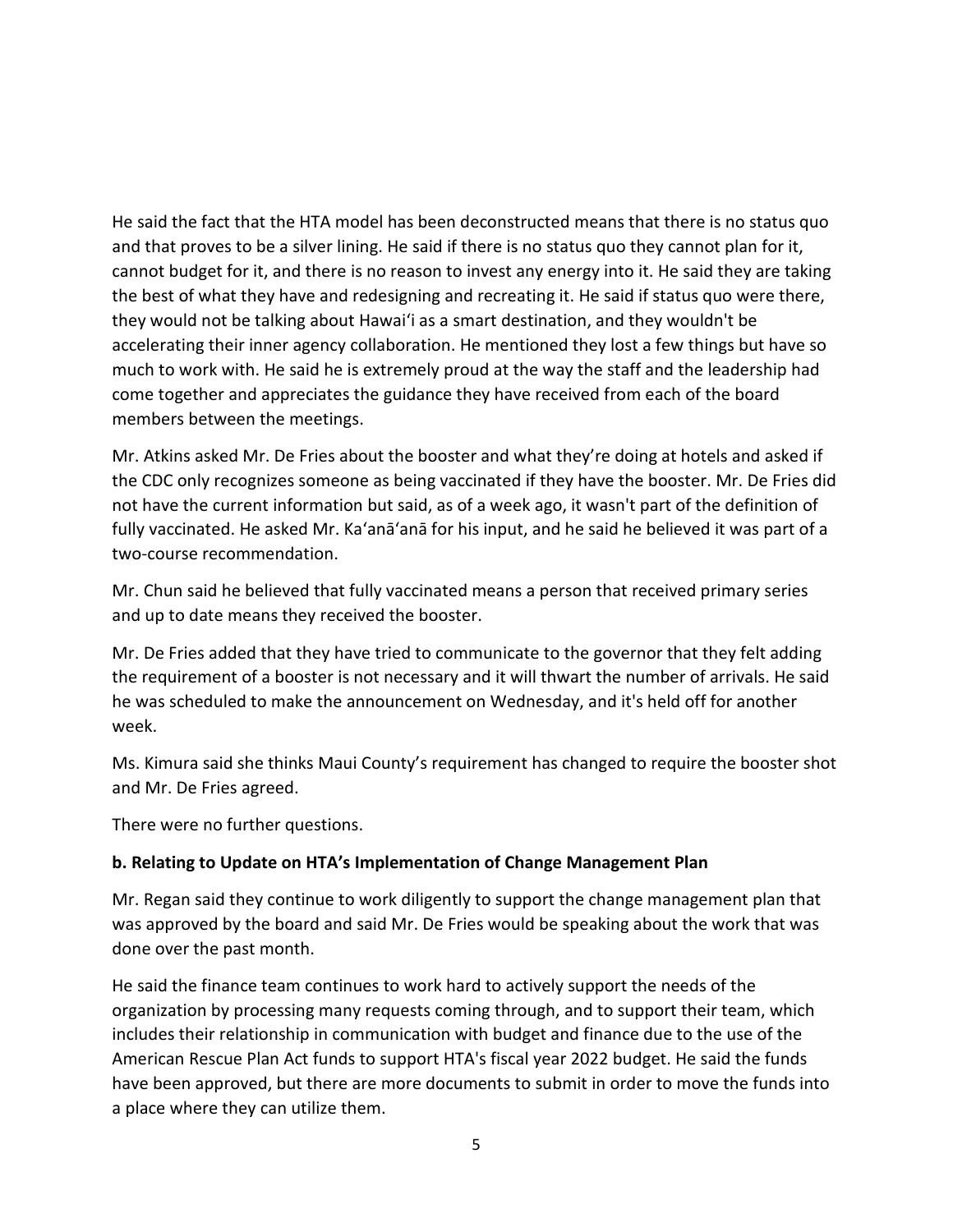He said they've been working closely with DBEDT to respond to various questions coming up related to the legislative session which is in full swing, and the funds requested as part of HTA's operational needs for fiscal year 2023. He said this includes a request to provide additional information related to the rooftop replacement project approved by the board to include a request as part of the upcoming fiscal year 2023 budget discussion for the Convention Center. He said they continue to support their teams' procurement needs in various ways and they're in the process of recruiting for a vacancy on their procurement team, a procurement manager, but until it's filled Mr. Regan will be serving in that role.

He said for context, there are only two positions in the HTA that have procurement as their primary responsibilities and mentioned that they're actively recruiting for the positions. He said their planning team continues to work to support the implementation of the Destination Management Action plan, actions and sub-actions, Ms. Anderson, and a lot of the liaisons on the islands are working hard to ensure the actions and sub actions get implemented as part of phase one.

He said in addition to that they're working through the economic development and administration grant that Governor Ige assigned to them, which includes regular meetings with the EDA (Economic Development Administration) making sure they're following their requirements and forms asked to submit.

On the legislative side, he said they've spent time reviewing bills that have been submitted, which is be discussed more on agenda item 8.

He said they continue to support the team on human resource needs. He reiterated they are recruiting for a number of positions at the HTA, including senior brand manager, contracts administrative manager and procurement manager. He said they have challenges finding applicants, but they've been fortunate to find great team members to join.

Mr. De Fries said Mr. Regan's report mirrors his change management report. In June 2020, the HTA board adopted unanimously the ʻĀina Aloha Economic Futures Declaration and became a signatory to that declaration. He said there are 14 co-authors who meet every week and continue to move their operating principles, but also engage with the community. He read an excerpt by the House majority leader Belatti on the opening day at the legislation, it was an acknowledgement to the great work that ʻĀina Aloha Economic Futures have done, an acknowledgement to the HTA board for recognizing the value of the organization, and one of the co-authors is Mr. Ka'anā'anā, their Chief Brand Officer. He congratulated him on his AAEF achievement.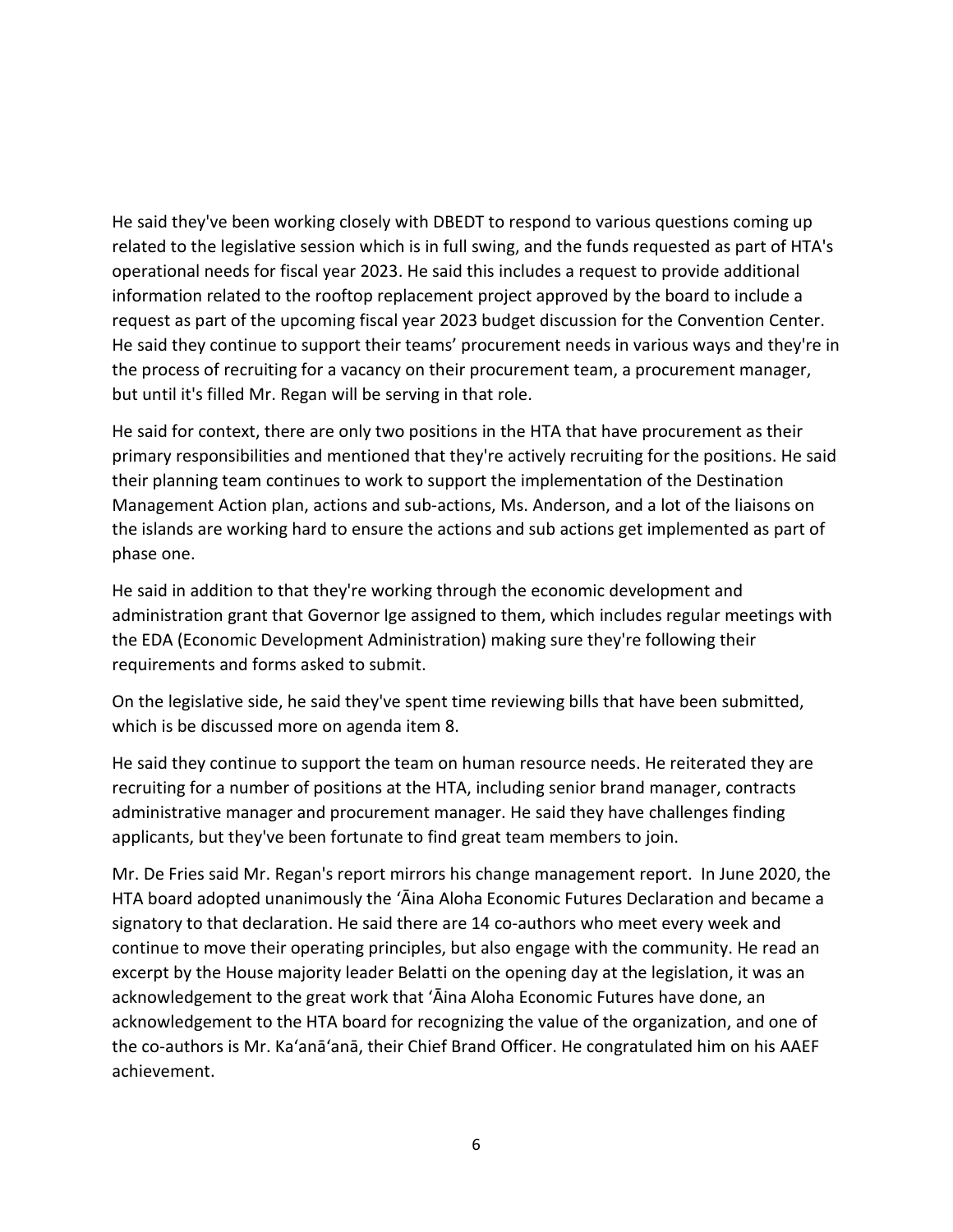Mr. Ka'anā'anā was the next presenter. He said the team has been very busy - a number of things happening across the four pillars. His report started with the natural resource pillar. He said the Aloha ʻĀina program went out and first payments went out in record time. He reported that the partnership with the Hawai'i Community Foundation had been huge in implementing this program.

He said they continue to work with DLNR on the partnership to do brushing and clearing on the trails, so they're hoping to have that wrapped up in June 2022. He said they're close to selecting a program manager for the formerly known as the Universal Reservation System, the Channel Manager now. He said there is more detail in the CEO report.

He said UH TIM school continues their work in the study they commissioned from them, to understand what the landscape is as it relates to tour guide certifications and possible licensure, and they're hoping to have that work and study published before June 2022. He said they continue to work with Sustainable Tourism Association of Hawai'i on their certification and re-certification of tour guides.

He said there is cohesion among all the certifications; and the goal is to see them all come together.

Mr. Mr. Ka'anā'anā moved on to report the Hawaiian culture pillar, Kūkulu Ola, whose first payments already been distributed. He said the Native Hawaiian Hospitality Association (NaHHA) is busy and said Ms. Ilihia Gionson has been doing a great job mirroring some of the content on their social calendar to ensure they can drive attendance to the various training at NaHHA is doing.

He thanked Alaskan airlines and Mr. Chun and their partnership with travel2change, as well as Hawaiian Airlines, NaHHA and HTA to build the capacity of their community-based nonprofits to create tourism products, to create the capacity to be listed on travel2change so they have a hub, and said they've been doing it in partnership with HVCB.

He said they're close to wrapping up Pop-Up Mākeke season 3, coming into the final plan and said it has been successful. They were able to support locally-based micro and small businesses that had no expertise with e-commerce, and unlocked markets they would never have access to. He said they were successful as an investment for HTA in partnership with DBEDT, supporting Pop-Up Mākeke.

For the festivals and event that are funded through the community enrichment program, he said the final Island Maui was wrapped up and made their final award letters, so now they're moving forward with HVCB to get contracted with the programs. They've also moved forward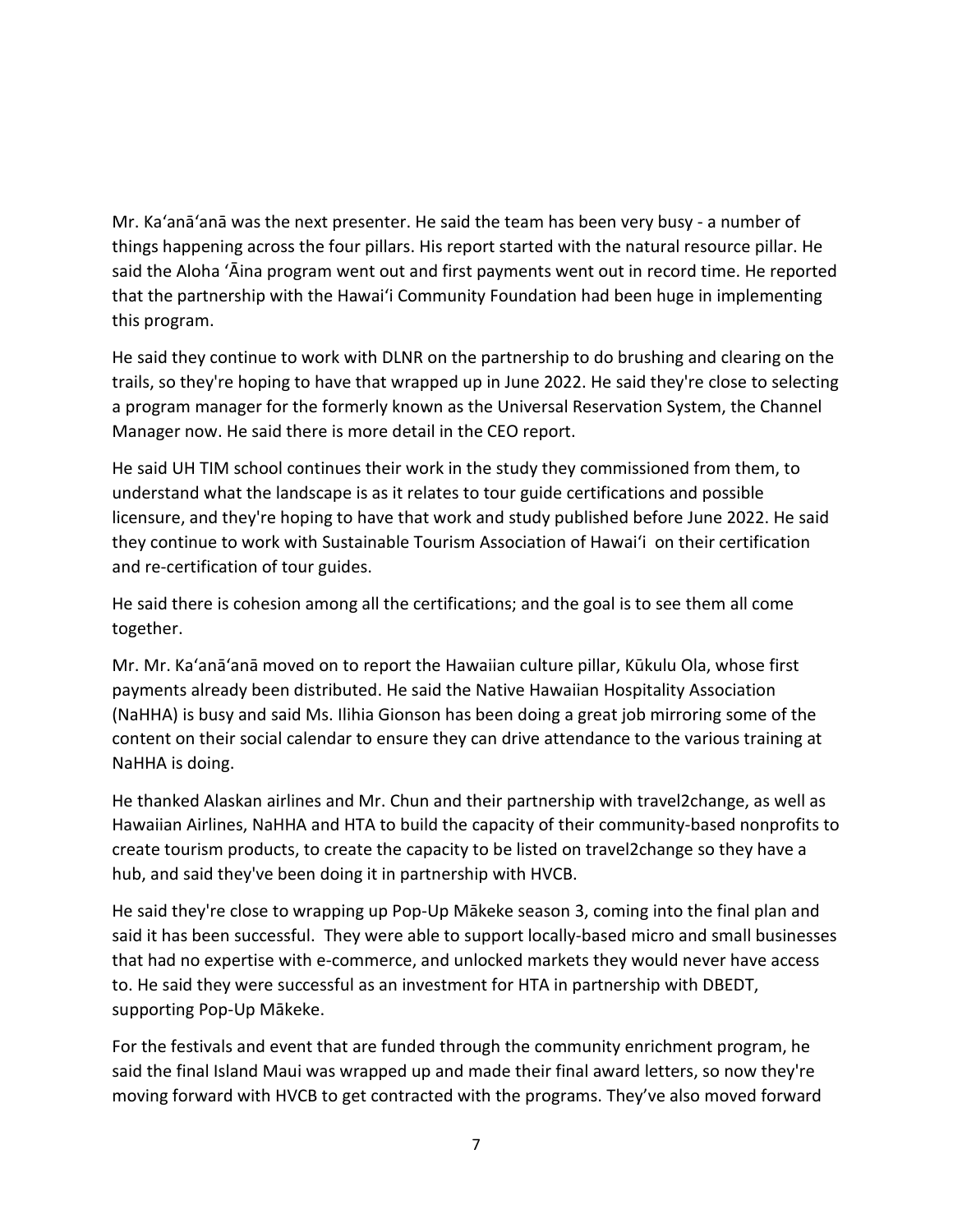with Kahea greetings program which is important to the visitors to create a Hawaiian sense of place, and they have started performances at their airports statewide. He said they're also doing that for cruise as cruising has resumed without major incident, which is another important part of the work going on with Ms. McKee.

He asked Mr. Talwar to give updates on PGA.

Mr. Talwar reiterated the partnership to the HTA contract with the PGA Tour for over 18 years. He said they've worked with them in ways to allow them to forward the appropriate brand messaging using their talent, stars and players. He said they've had great luck with them finding the talent. He said it's the best deal they've ever had to have superstars promote the sport that's appropriate to their branding. He said the branding message has evolved over time as their needs have evolved. He said they're also participating in Mālama Hawai'i experiences, so they have two shows full of content running on the PGA Tour, broadcast on the Golf Channel as well as NBC. He showed a video clip to give a visual reference to his report.

Mr. Ka'anā'anā said he wanted to close with a friendly reminder that they do have their Winter tourism update, a virtual event, which is scheduled for February 9 and there will be a registration link coming soon. He said they will be presenting their activities for the winter update that pertain to marketing branding in particular.

Mr. Atkins said a few weeks ago he asked Chair Kam if they could bring Mahina Duart to their meeting the following month to give more of an update. Mr. Ka'anā'anā confirmed that they can attend so the board can ask questions as well. He thanked Chair Kam for letting it happen.

Mr. De Fries recommended Chair Kam to extend an invitation to Senator Wakai and representative Onishi for the legislative update, and provide a view of their legislative priorities, when the Chair deemed appropriate during this meeting. Chair Kam agreed.

Mr. Regan reported there were no questions from the public.

## **7. Hoʻokahua Hawai'i Standing Committee Update**

# **a. Presentation by Presley Wann, President of Hui Maka'āinana O Makana and Chipper Wichman of Limahuli Gardens on Their Experiences Related to the Destination Management Action Plans (DMAPs)**

Ms. Yuen said the committee didn't meet that month, but she attended the American Planning Association Hawai'i chapters annual directors panel, and they had invited all the county as well as Mike McCartney from DBEDT to speak.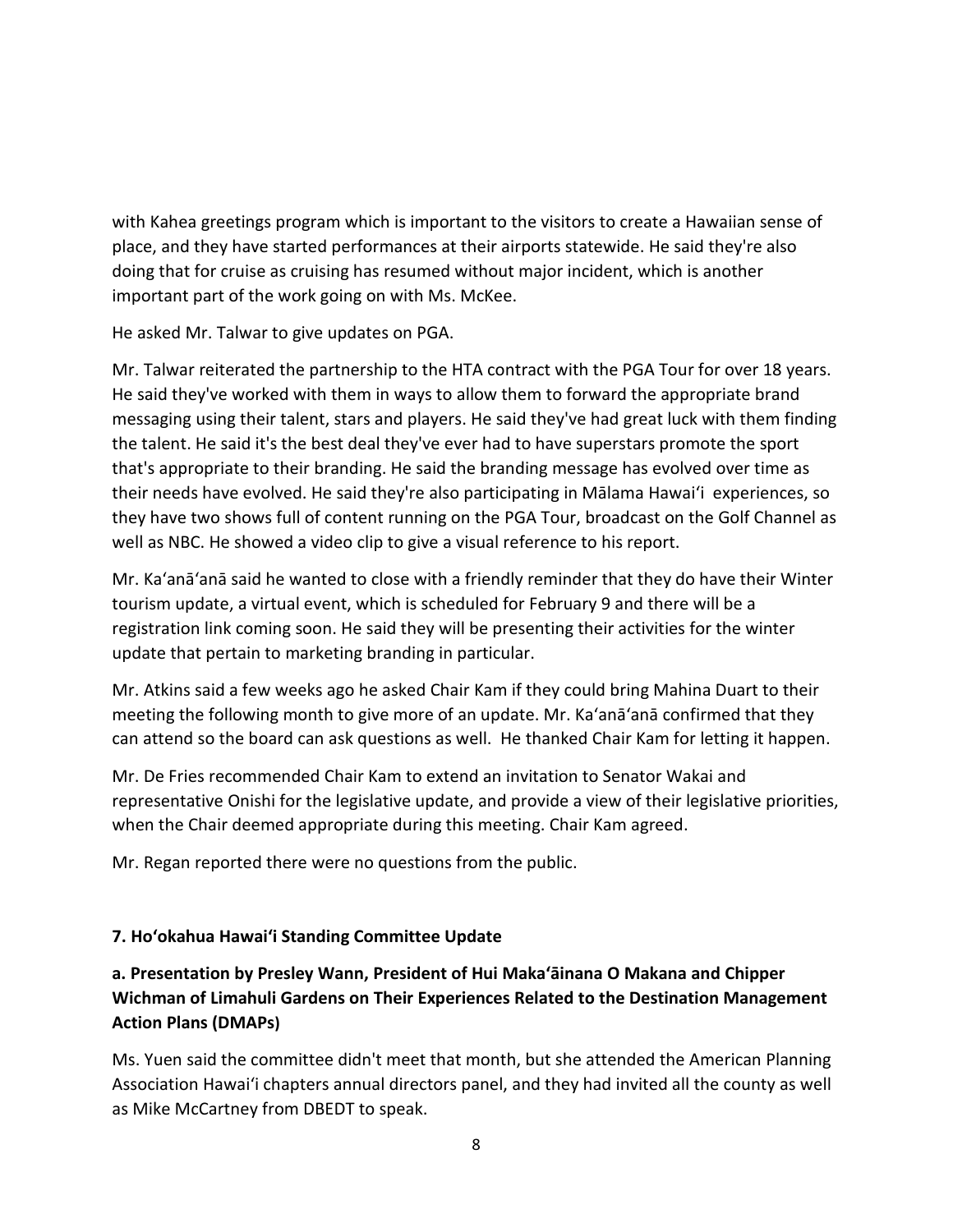She said they asked questions specifically about HTA's DMAPs and how the counties have all been working with HTA and the staff, and the new DMAP managers, and everyone was excited. She said the work with HTA to manage tourism impact has been warmly received by all the county directors. She said she is thankful to Ms. Anderson and the leadership staff to help continue with that.

She said some of that wraps into their guest speakers, in that it's important as HTA makes the shift towards destination management/tourism management. She said it's a great Segway into what they've asked Mr. Wichman and Mr. Wann to talk about and thanked Mr. Atkins for reaching out to the guest speakers. She said Hāʻena State Park is an example of that and is being held upright as the shining example, but it is not as easy and doesn't happen overnight. she said she was the planner working on that project and was invited into the community to help develop a master plan that had been in the works for decades.

She introduced Mr. Wichman, the president of The National Tropical Botanical Garden and Mr. Wann, an Ohana member from Lahaina Community, a Punahou Alumni, the president of Hui Makaʻāinana o Makana, who has the curatorship agreement with State Parks that has evolved from restoring the Lo'i to improving other historic sites, taking over the shuttle system that has been successful in managing traffic that was impacting the north shore of Kaua'i and beyond. She said they continue to grow, but since they started the masterplan process over 12 years ago, it had come a far way. She gave the floor to the guests.

Mr. Wichman started his presentation with a slide. He said he has worked with the National Tropical Botanical Garden for 47 years and said it has been a great life journey and an honor and privilege. He said Mr. Wann's ancestors facilitated the community purchase of that land in 1875 which allowed them to restore the Ahupua'a system and it had been there for countless centuries.

He said He 'Āina Momona is a place with abundant fresh water, crystal clear waters, abundant sea life and spectacular sunsets. He said the Limahuli Valley is the second most biodiverse spot in the Hawaiian Islands and they currently manage over 165 threatened and endangered federally listed species.

He said when their ancestors arrived, they circumnavigated the island and found Hāʻena to be one of the ideal places to begin to establish their civilization. He said it's a very important spot and showed an artistic rendition he commissioned 20 years ago based on traditional cultural knowledge and practices, as well as archaeological reports.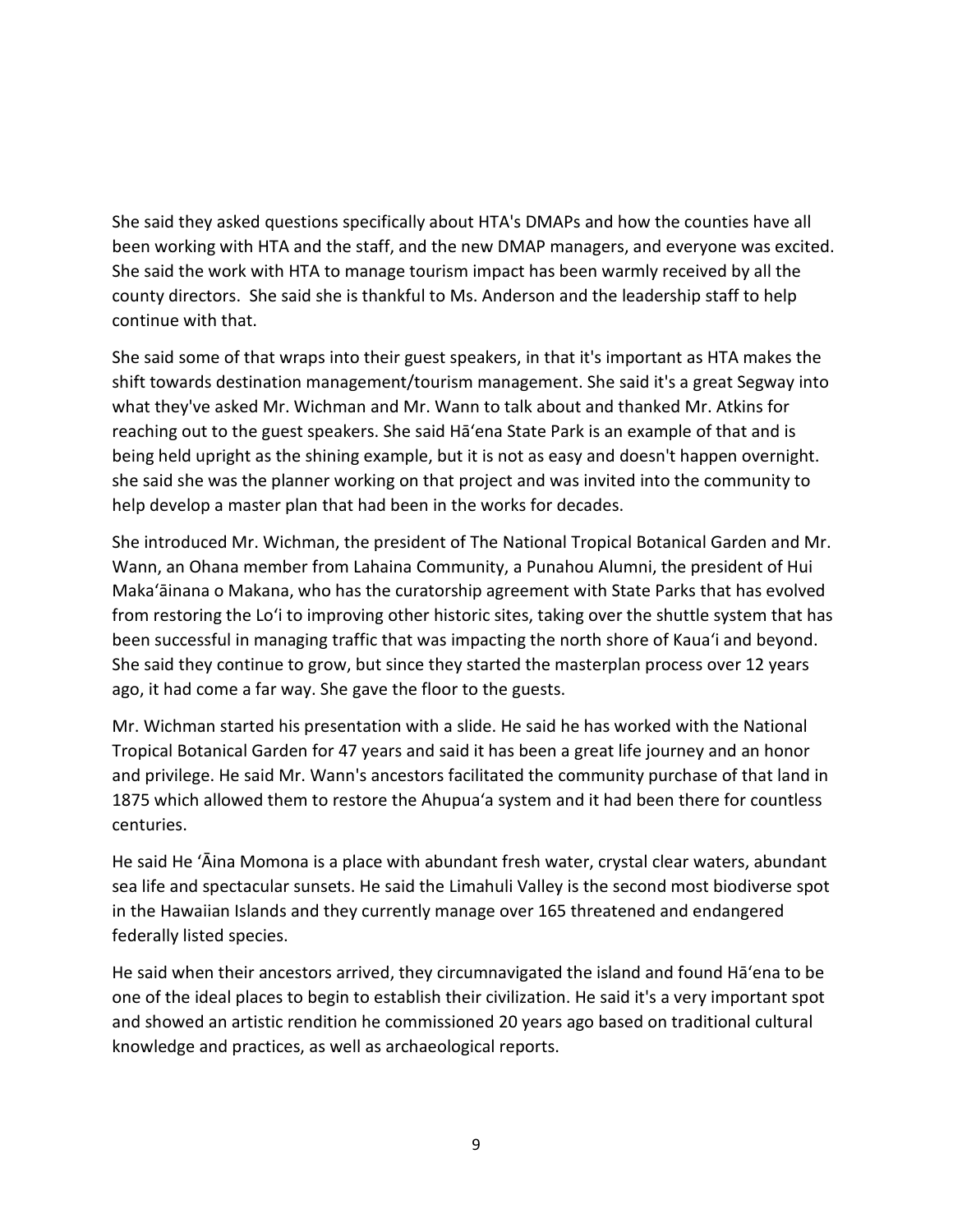He said Hāʻena had a thriving community for over 800 years. He spoke about He Panepo's Keia Wahi Pana which is the pinnacle of Wahi Pana - the landscape all has names and significance. He said it's a place where their ancestors lived as companions with the land for centuries.

He said in the 1960's as part of the Statehood they condemned the Hāʻena land to get away from their ancestors, evicted the taro farmers and created the Hāʻena State Park as a gateway to the Nā Pali Coast. The Nā Pali trail and coast were recognized as the world class resources, and they needed a gateway, so Hāʻena State Park was created.

He said this beautiful natural resource attracted more visitors and the State Park was illequipped to deal with that. The state brought bulldozers in to make a parking area and built a comfort station on the most culturally sensitive dune right by the lagoon where the iwi kupunas were underneath. He said people came in ever increasing numbers. He said the parking lot was a mess, exceeding the carrying capacity of the place and visitors doing lots of culturally inappropriate things. He said DOT put a rubber strip over the road and counted over 3,500 cars a day.

The community groups have gotten together to come up with solutions. He spoke about the Limahuli Garden and that he built an Ahupua'a program there, and had successfully created the first CBSFA (Community Based Subsistence Fishery). They took it beyond concept to implementation, and recognized their property from the mountain ending at the highway. They created the Hui Makaʻāinana o Makana through community leaders who recognized that they wanted to work with the state. The mission of Hui Makaʻāinana o Makana is "dedicated to perpetuating and teaching the skills, knowledge and practices of our kupuna through the interpretation, restoration, care and protection of the natural and cultural resources that are located with the Hāʻena State Park." He said they created the non-profit to take care of their 'Āina, the place their ancestors lived, where they are raising their children.

He said Aunty Pualani Kanahele said this about Hāʻena, "Only the most worthy experience Hāʻena from childhood until wrapped in kapa." He showed a slide of their visionary leaders that expressed and guided the formation of the Hui and its years. The vision is to empower their Makaʻāinana because they're the people of the community, and they wanted to empower the people of the community to be stewards of the place.

He showed a few slides of volunteers working in the fields - true community-based work for decades. He showed Mr. Wann's quote - "Hāʻena to me is the definition of 'Āina Momona and it is my kuleana to protect and perpetuate it." He reiterated what Ms. Yuen said about the Master Plan Process - it was long and frustrating, and he began working on it in the early '90's. He said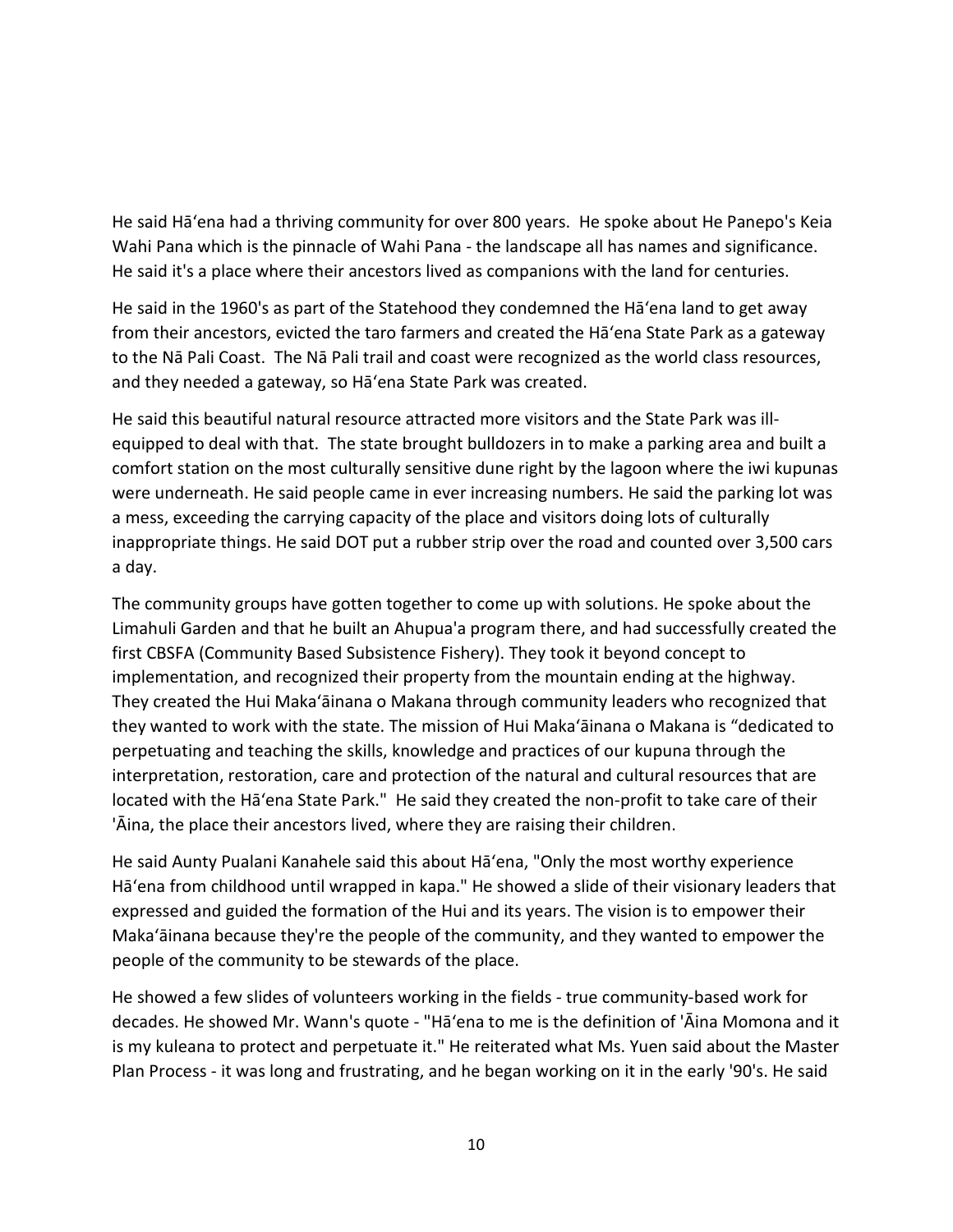the state began the formal process in 1997 after they realized they had created a mess. He said the process ended in 2001 after the community put in hundreds of hours of work.

He said they had a community preferred master plan and the consultant walked away and it wasn't until Ms. Yuen and PBR Hawai'i came along in 2008, which took another decade to complete the master plan. He said in the meantime the cars caused a lot of congestion where even emergency vehicles couldn't get through.

He said when government couldn't' step in, nature did – on August 14, 2018, there was a flood that isolated Āina for 14 months, after which the community said they would never let it go back to the way it was. He said the next step was critical with State Parks and the trust they built over decades of work. He said the state stepped in, and in record time took the masterplan and they put it on the DLNR agenda, and it was adopted on May 25, 2018, all in one month. The plan called for a maximum number of people - 900 people per day in advanced reservations.

He said they reallocated their CIP money and began construction of the paradigm shift. He showed a picture of what it looked like on June 19, 2019, which they called the new day celebration, where the governor came down and visitors came in by shuttle, through the boardwalk, and it created the beginning of a regenerative system that would allow their community to become partners and co-managers of the resource. He mentioned it took place in July 2021 when DLNR changed their status from being curatorship status they had for 20 years, into a revocable permit that allowed them, along with their partner, nonprofit, the Hanalei Initiative, to enter into a co-management agreement. He said they are managing the shuttle, entry and parking and they're sharing in the revenue - the revenue is going back into the project.

He said they have now created over 20 community-based positions, employing their community in culturally appropriate ways and the Āina is being regenerated and restored, and a number of people on the beach and trail is at a sustainable level. He said the experience for the visitors and community alike is different. He showed a slide with the DMAP code for Kaua'i, about being a global model, and said they are implementing the 'Āina Aloha Economic Futures in the process, creating circular economy where the money is churning in their community and restoring their Āina, and community.

Mr. Wann was the next presenter. He shared that he is a lineal descendant of Hāʻena and Nā Pali coast, and could trace some of the family stories back to Nihoa. He said the approach to some of their success and solutions for their visitor management and place-based management has been from working with the state, especially DLNR, State Parks, State Forestry and the State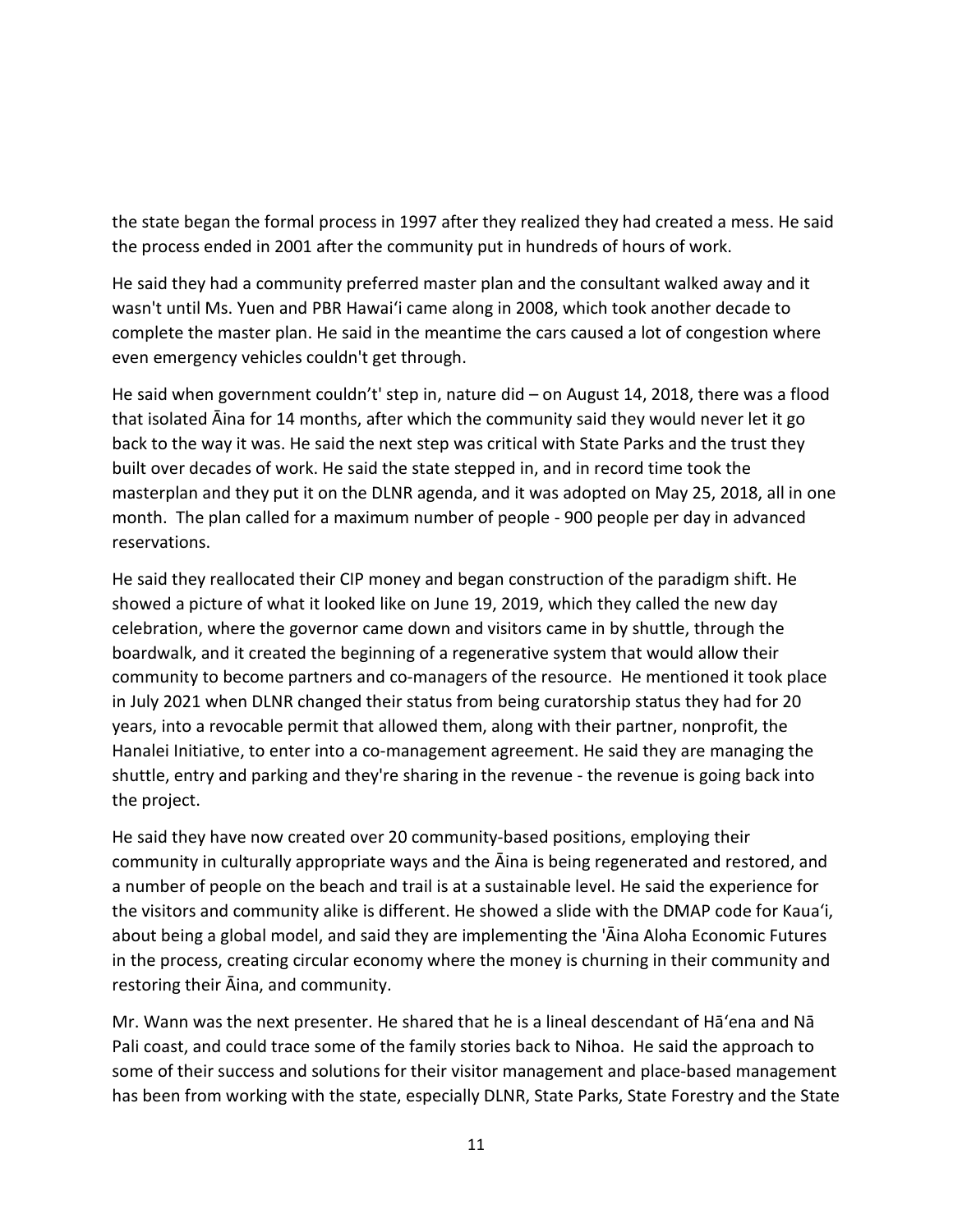of Hawai'i. He said it took a long time for them to build relationships - over 20 years, all built on trust.

He said taking care of their place and being a role model came naturally to them and said they were recognized by the United Nations for some of their work, especially with the management of their fisheries, so taking care of Āina Momona was taking care of what feeds them.

He shared some of the challenges they're facing, and said the DLNR has been a great partner, and he said they need the help, including the fisheries. He said they're fortunate to be in a good place with regard to the non-profit and they're starting to depend on the visitor industry with their programs which are community capacity building programs: fishing camps, school groups, and a constant flow of educational opportunity programs. Every day they're working, they're on the frontline dealing with visitors and their own community.

He said everyone is happy about the developments and he attributed that to Mr. Wichman's ability to get everyone in the community involved. He reiterated that is where the success and solutions are for visitors. He said in Āina, they're inviting people into their house and with that a certain amount of respect is expected for the place.

He asked if there is any way HTA could help support some of the pre-travel education to let people know how to be a good visitor, teach them about the culture, and expose the visitors to the culture and history of Hawai'i. He reiterated that the HTA is doing a great job, but it's important to educate the visitors. He also spoke about the evacuation plan for when they have visitors - shuttle to and from there is important, for the safety of the visitors and families that live there. He thanked everyone for letting them share solutions and experiences.

Mr. Wichman thanked Mr. Atkins for reaching out and said it's an honor to speak to the board and commended the team. He said it's the moment to recalibrate the visitor industry and try make it more sustainable and circular and said they're happy to help with anything on the journey.

Chair Kam thanked Mr. Wichman and Mr. Wann.

Mr. Ka'anā'anā showed a picture of his first trip to Kaua'i when he joined HTA 6 years ago. He was honored to have visited their organization and is pleased to see how much has accomplished since then. He thanked them for their input.

Mr. Atkins spoke about Mr. Wann mentioning a lot of media going out to his area and Mr. Wann gave a good message to the media, such as an article by Hawaiian Airlines. He said it is great as Hāʻena is different now. He commended him on his powerful message to tell, as it is a success story for Hawai'i and said they will work together to get the message out.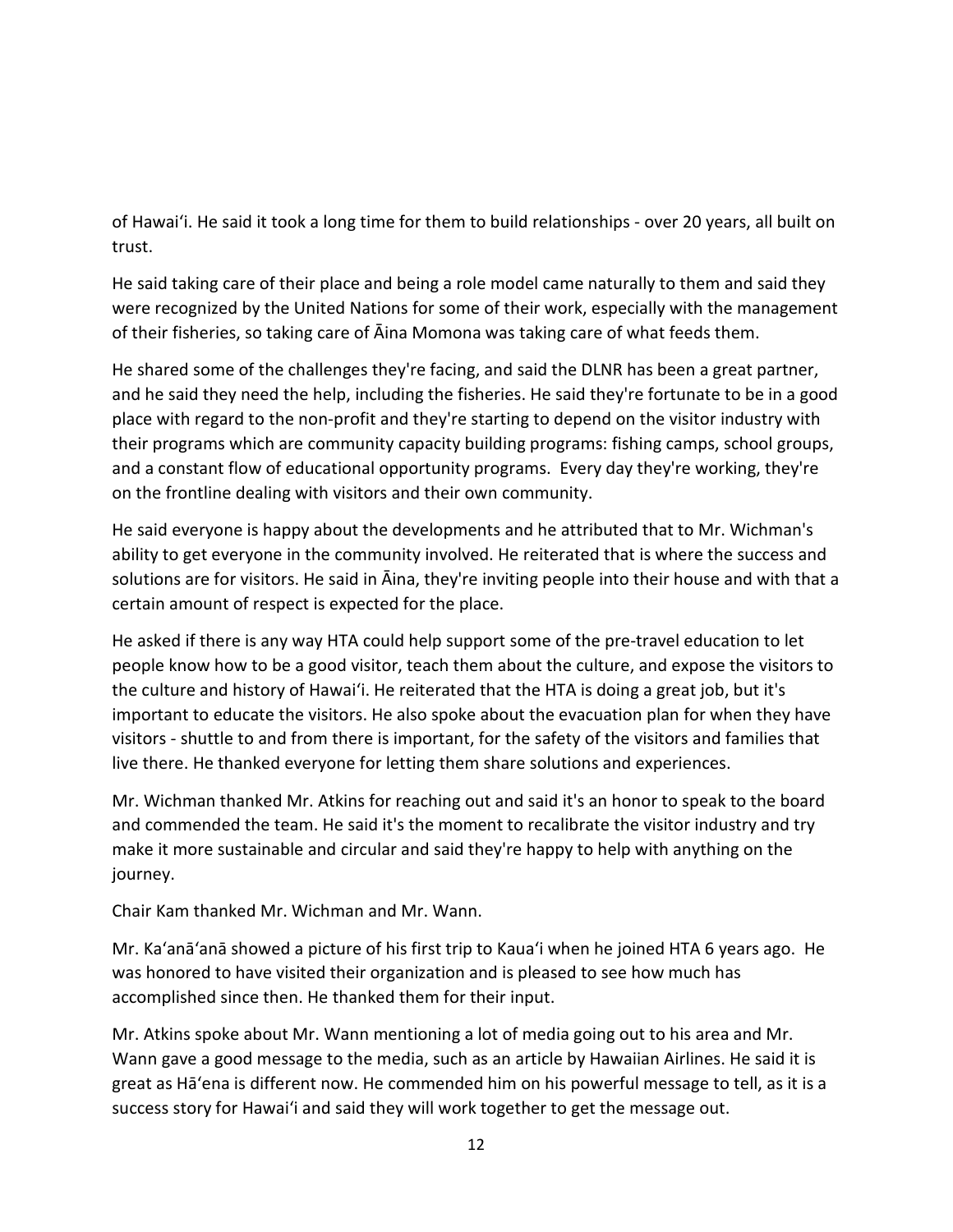Mr. Wichman said it's a better experience now for the visitors compared to what they had before all the changes happened, even though the organizing is more difficult now for visitors, but the vast majority are not pushing back at all and are happy to cooperate.

He touched on the community; he said most of their community had been squeezed out of Hāʻena for decades and said many residents came back in tears, thanking them for allowing the community back in. He said with DMAPs, the destinations are not the problem, but the number and volume of visitors. As they think of managing their visitors in the culturally, biologically and socially sensitive areas, Hāʻena is only a small two-lane road, and the social impact of the visitors coming in was immense.

He said they need to keep in mind how they benefit the community with the tourism and said it goes back to creating the ability for the money to churn the economy and in the community, so that they are regenerating not only the Āina and the natural and cultural resources, but regenerating their communities, because if the communities are regenerating, they will open their arms and welcome visitors. He said they don't want confrontational experiences that could get to social media it.

He said it's hard to calibrate and go from \$10 million to \$7 million, but they have to figure out a number and manage the hotspots so that their communities and Āina can heal. He said they were fortunate that nature intervened with the flood; otherwise, the implementation of the plan would have taken years, so it will be hard to replicate what happened as all the things came together, but they can take basic foundational building blocks and build from there, and other communities can learn from that. He wanted to emphasize that it took decades to work on before the opportunity came to reset.

Mr. Wann thanked the team again for everything they have done for them. He mentioned the organization couldn't hold the two largest fundraising events, the Taro Festival and Mango Festival. Mr. Atkins and Mr. George Costa contacted him and gave them an opportunity for funding. He will never forget HTA and thanked them again for always supporting them. He said the whole idea is to educate, support the community, and have a healthy and happy community. He said they have great staff and ambassadors in the park.

Ms. Yuen mentioned that Mr. Wann and Mr. Wichman wanted it to be a generational thing - for families to be able to take care of their homeland and make a living out of it, and to see it happen is amazing. She thanked everyone for what they've done and said there's opportunity for them to support other communities in similar ways.

Mr. Arakawa thanked everyone who brought the presentation to the board and public. He said they should consider making action items from it and the first one could be to make sure they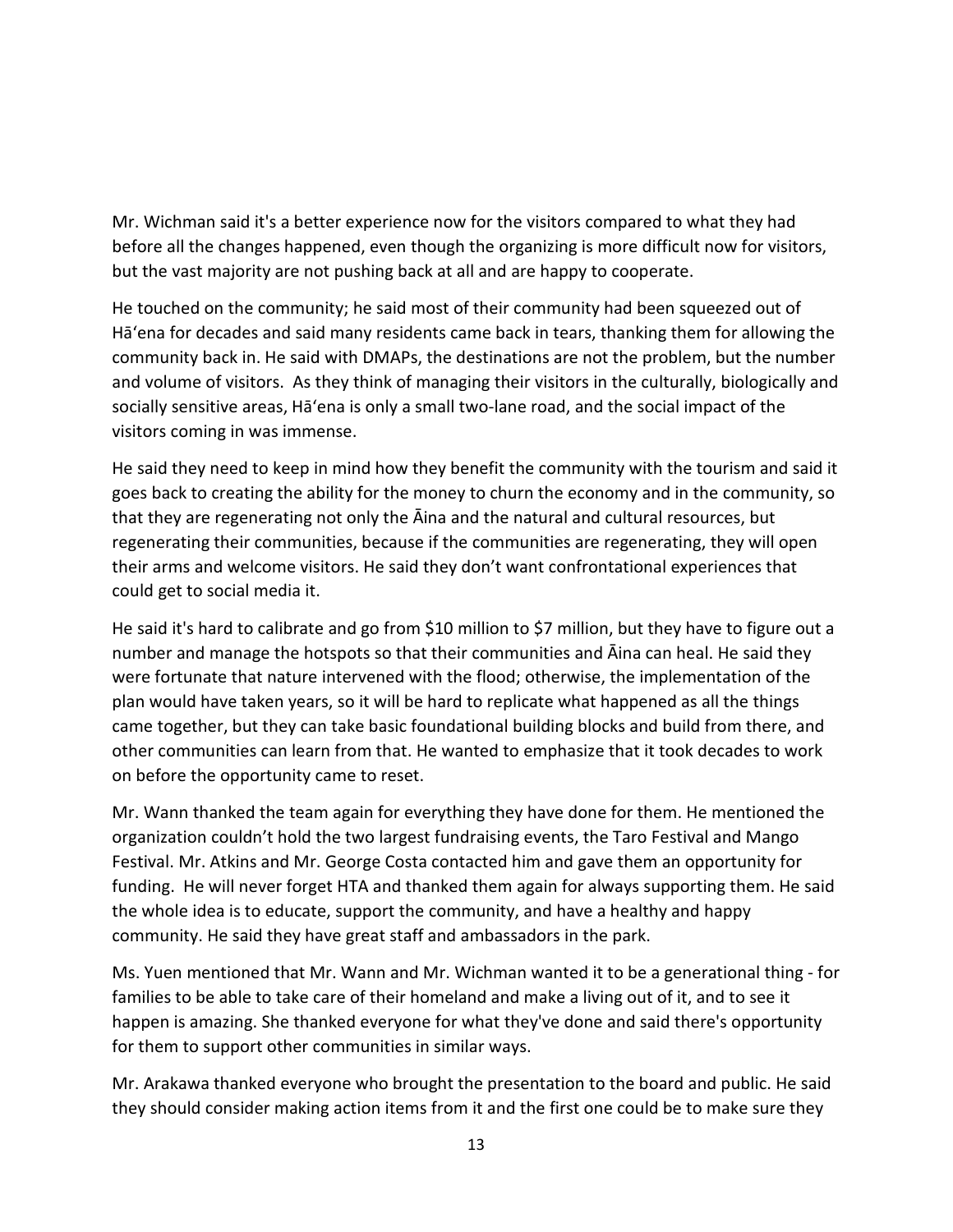continue to fund this type of program and similar programs. He mentioned, secondly, in the future they can look at special board meetings on these types of programs to give them their due and attention and have a program with these types of presentations and updates on Mr. Wann and Mr. Wichman's programs on Kaua'i on a regular basis.

Mr. Chun added his thanks and said it's inspirational to hear that it's all happening. He said they must think about how they can accelerate the work across the state. He wanted to note, in terms of what Mr. Wann was saying about supporting pre-travel education underscores the importance of brand management and the marketing communications HTA is putting out there, and why HTA does what it does. He wanted to thank them for acknowledging that as a way they can support them better.

Chair Kam thanked Mr. Wann and Mr. Wichman, and said his dream was always to make sure the board members can go to all the islands. Mr. Wann and Mr. Wichman said they will welcome them with open arms when the time comes.

Chair Kam skipped to item 11.

## **8. Legislative Update on the 2022 Legislative Session and Related Bills Relevant to the Hawaiʻi Tourism Authority**

Mr. Regan said the legislative session opened on January 19<sup>th</sup>, and Governor Ige State of the State address was on January  $24<sup>th</sup>$ , and it was the last day for bill introductions. He said they have been actively monitoring and reviewing measures that have been introduced and proposed as part of the process, that either directly or indirectly impacts HTA, the board and/or the visitor industry.

He said there were currently 40 measures in the Senate and 39 in the House on their tracking list. He said the measures include green fees, requiring production of educational videos by the HTA, tourism governance study, performance-based contracts, changes to 201B to update the language, and much more. He mentioned for context, the green fees alone - there are four measures in the house, and three in the Senate that are specifically focused on that particular concern of green fees.

He said there is a lot of activity going on and wanted to make everyone aware that the Senate's committee on Energy Economic Development and Tourism is having a committee meeting the following day, Friday, 3 p.m. There are a number of measures on the agenda, some of which relate to their responsibilities and some they're tracking that they want to consider submitting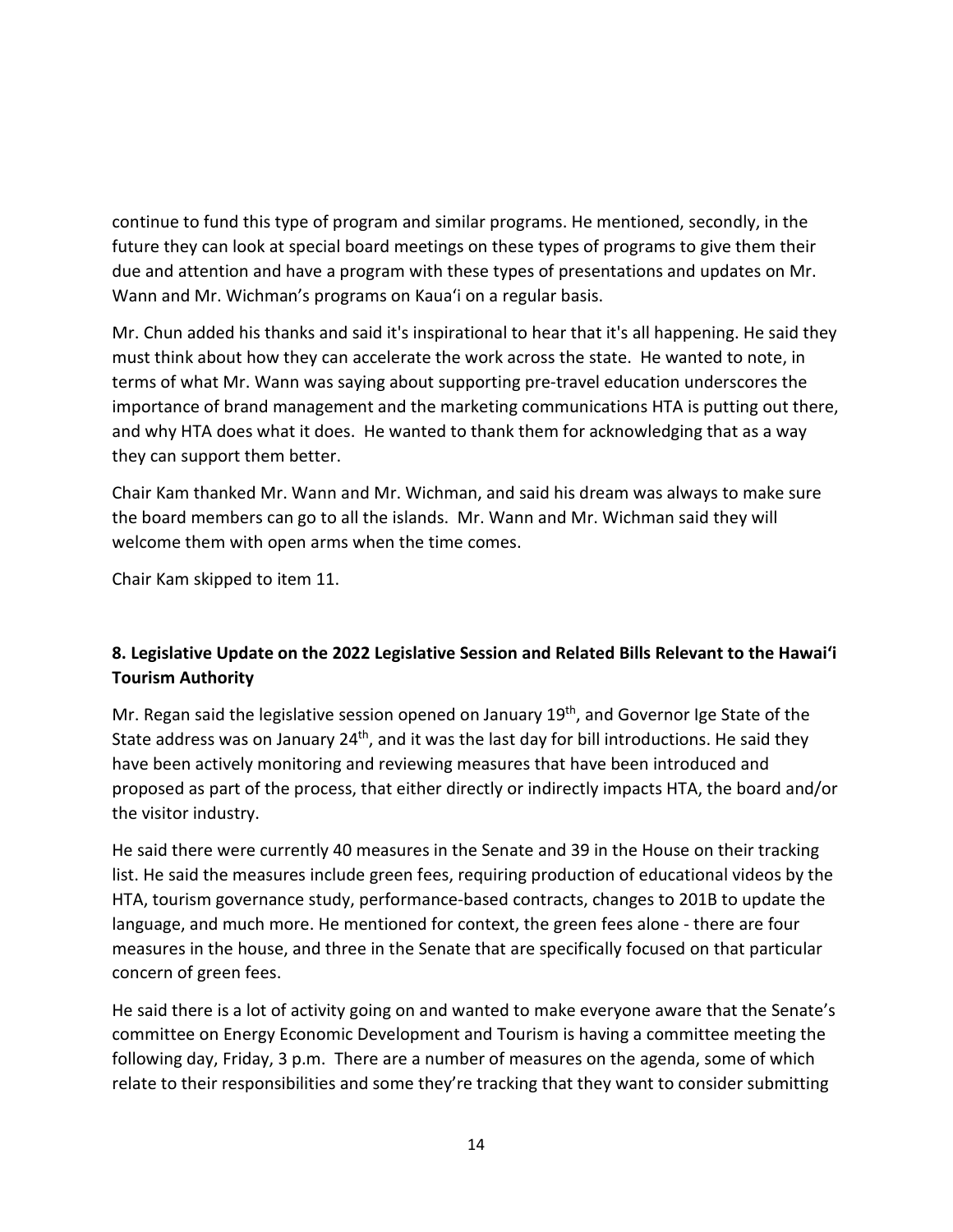testimony on. He said one in particular was SB20-75, to address performance-based incentives for professional services contracts related to their marketing branding work they do at the HTA.

He said they've worked closely with Chair Wakai and Chair Onishi and introduced measures on performance-based incentives for their marketing contract, and also introduced 201B cleanup measures, which is essentially better aligned with their strategic plan and Destination Management Action Plans, and to clean up some of the language that was there from inception of 201B which needs to be modernized and updated.

He said there was also a measure to place the HTA CEO, Mr. De Fries, on the Board of Land and Natural Resources, and the Land Use Commission, as a non-voting ex officio member. He said, additionally, both chairs introduced measures to have the legislative reference bureau, LRB, to conduct a tourism governance study. He said they look forward to meeting and engaging with the legislative PIG (Permitted Investigate Group), led by Mr. Arakawa as the chair, and vicechair, Mr. Alameda, as they go forward to set the policy direction for the HTA.

Chair Kam asked if Mr. Regan would provide all the board members with links and information so they can keep track of all the different bills. Mr. Regan asked Chair Kam to provide guidance in terms of what he needs him to do, and if he needs to forward all 79 bills to the board members? He said he is happy to do what is needed and can do a list/tracking spreadsheet. Chair Kam confirmed the tracking spreadsheet can be sent out. He deferred to Mr. Arakawa and Mr. Alameda.

Mr. Arakawa said it was a good suggestion and they'll continue with the process they had in prior years where Mr. Regan prepared a list of bills with the links and he will help with that, so the board members can follow. He said they'll work with the staff to present to the administration committee position statements on general legislative issues that they understand will be coming up. He said, in the meanwhile, the Legislative Permitted Interaction Group would work on the day-to-day, week-to-week matters that have been prioritized by the board.

Mr. De Fries said there were no bills of concern to him at that time, and reiterated the intent was to put it into a format as they've done in the past. He also wanted to extend an invitation to Chair Wakai and Chair Onishi to make any comments they would like to make. Mr. Regan didn't see Chair Wakai on the call.

Chair Onishi gave an update from the House. There were a lot of bills introduced by members regarding tourism or HTA, and they hadn't received the full list yet, but they will review it as per their process, have discussions with members, then decide which bills they will schedule for hearing. He said their hearing dates are the same - Tuesdays and Thursdays. He said the House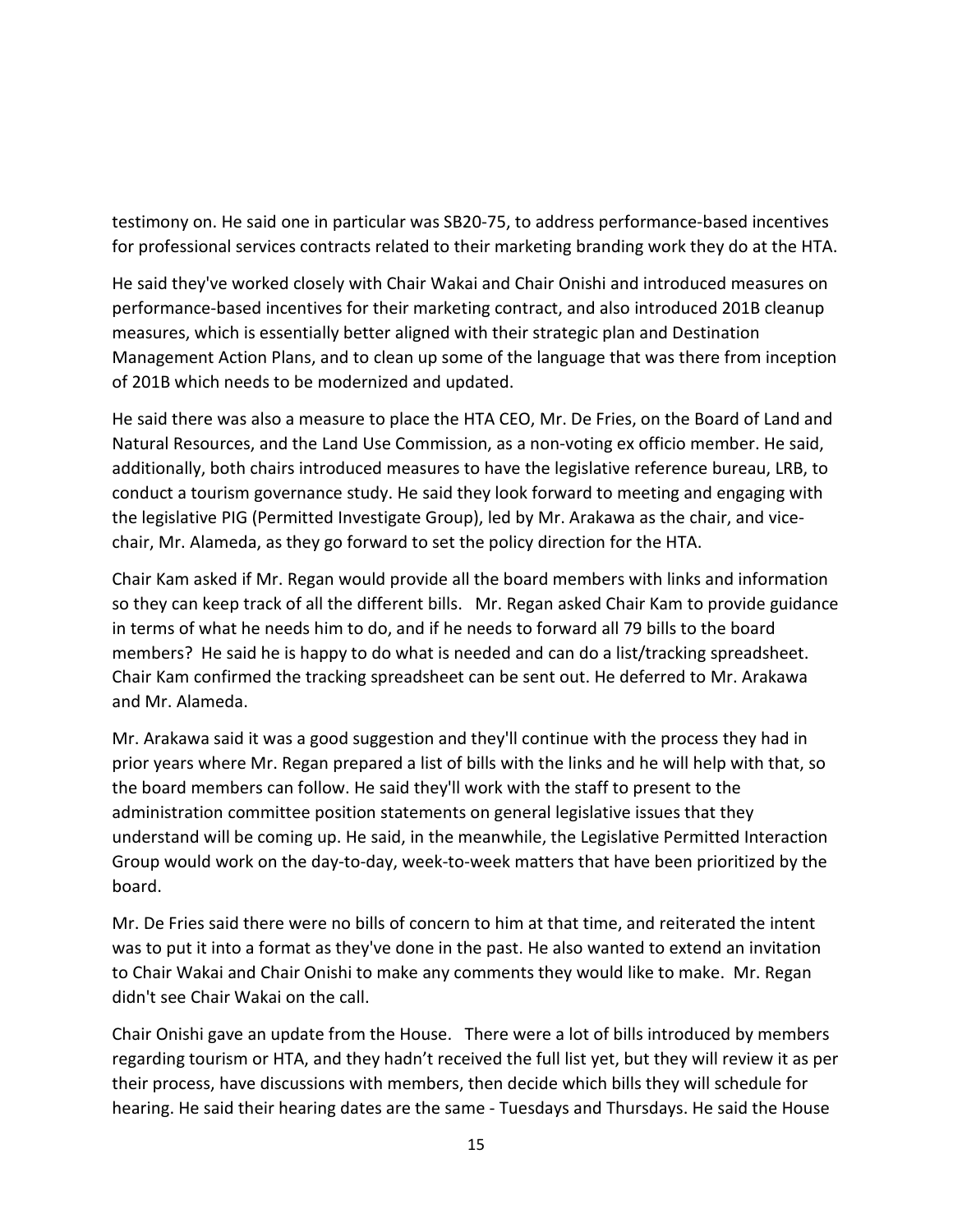had a similar schedule it had in the past where, if it's referred to three committees, they've got to make sure to hear the bills that are related to their committee within the next couple of weeks, if not, the bills will die.

He said they have three issues they're working on, and the first one is the tourism governance study bill by LRB, the second one - another bill to try get a development planning committee established within DLNR for Banyan Drive. They've been unsuccessful for the last five years, mainly because the Hawaii island senators have been killing the bills, but he said they're hopeful for this year. He said they've narrowed the scope to just Banyan Drive, versus it being a development committee that could apply to other areas within the state that are designated by statute. He said the final one, the Convention Center roof repair, they met on January 12<sup>th</sup> with Mr. Regan, Ms. Orton, Chair Luke and Chair Yamashita to discuss the request for the funding for the Convention Center.

He said they had questions on the status of the plan to put out an RFI for the development of the Convention Center. He said they were under the impression previously, 2020, that it was going to move forward, and HTA did two studies regarding the development of the Convention Center, and they had preliminary discussions with the House leadership, and said they supported the effort, but had not heard anything about that effort moving forward. He said the effort was also in conjunction with the repair of the rooftop, so it was a concern of theirs.

He said at the meeting and after the meeting they asked for additional information about the plan for the rooftop repair and they're awaiting the information. He said he also introduced three Senate bills as a courtesy to Senator Wakai and one was adding non-voting members to the HTA board, one is the president of HTA having a seat of the board of Land and Natural Resources and the third, he couldn't remember.

#### **9. Report by the Branding Standing Committee of their Meeting held on January 26, 2022**

Mr. Atkins said it was a long meeting and they covered a lot of ground.

## **a. Discussion and/or Action on Sports Marketing Goals and Strategy and Branding Standing Committee Recommendation from its Meeting Held on January 26, 2022**

Mr. Atkins spoke about the \$1.5 million they had for sports and it was on the agenda the month before, and after that, Mr. Ka'anā'anā told him, because of ARPA, they would need to move fast on trying to figure out what the guidelines are moving forward so he can go out with an RFP in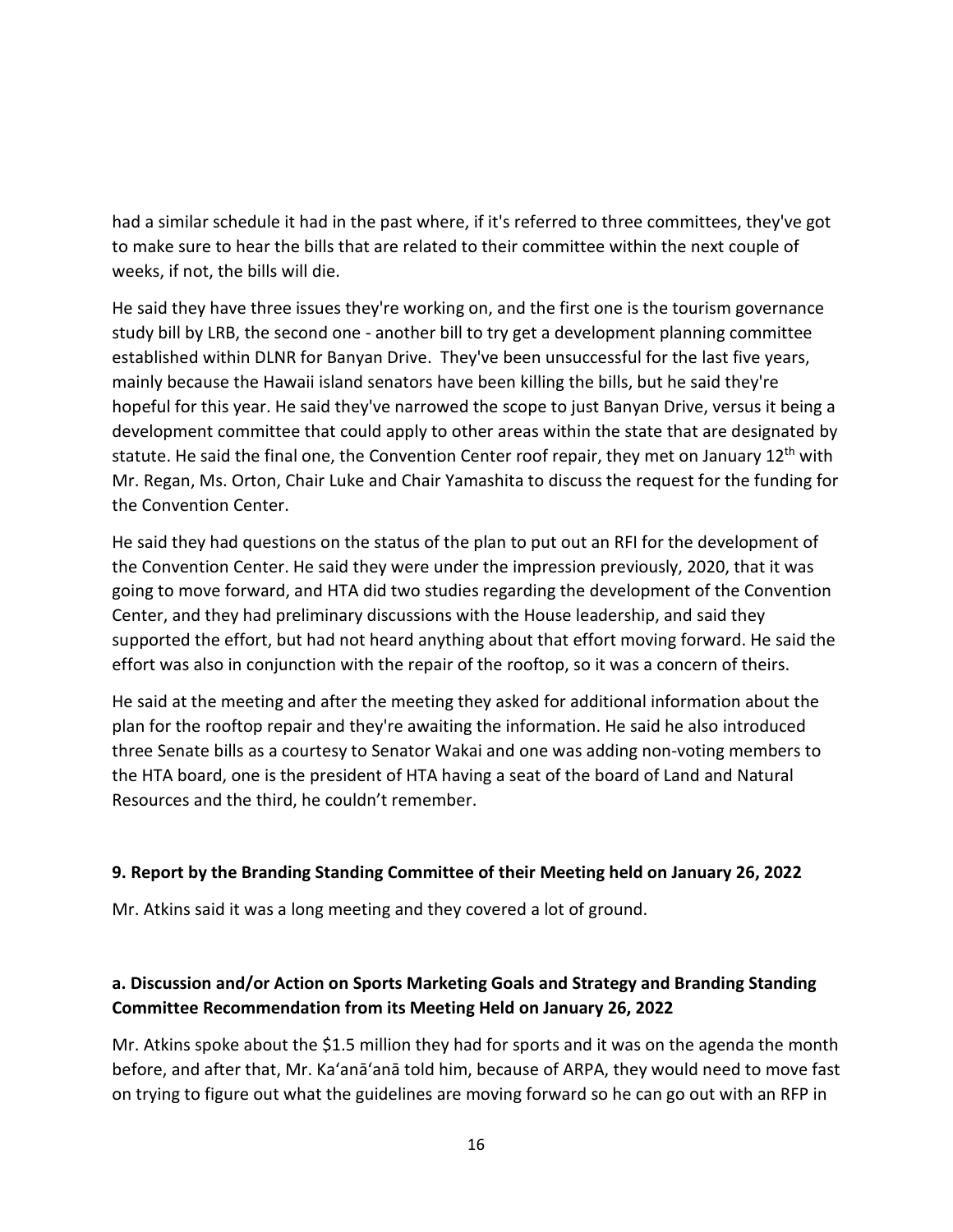the middle of February, so he reached out to Chair Kam, Mr. De Fries and asked them if he can bring someone in who was well-versed in sports and destination marketing, Tom Kiely.

Mr. Atkins thanked Mr. Williams, Mr. Ka'anā'anā, and co-chair Mr. Ching for taking the time to go through a number of meetings. He said the goal at that meeting that they brought to the branding committee was what their goals and strategy are.

He said the goals were to extend the brand image and marketing of Hawai'i , generate community benefits, and generate economic benefits. He said they discussed those and agreed on those goals.

He spoke about strategies that they felt would help Mr. Ka'anā'anā and his staff craft an RFP that could go out to the general public and from there, they hoped to have a number of events that they used to have in 2019, apply any new events that would like to fit under this broad RFP, on a CEP RFP, where they take everything out, weigh it, score it and then make a decision.

He said there will be three staff members involved in the RFP process and four outside, either board members or community that would help with the finalization of who is awarded a contract. He said they had a good number of their board members on as far as committee and also non-committee board members. But if there were any board members that weren't on and had questions about that part of the branding committee meeting, he said they must ask the committee at that time, and if not he said their recommendation was to go to the board to ask for approval of the goals and strategy for moving forward with sports in general, but also to allow Mr. Ka'anā'anā to move forward with the RFP.

He would like to have addressed any questions at that time. Chair Kam made a motion and Ms. Kimura seconded. Chair Kam clarified the motion was for Mr. Ka'anā'anā to put out an RFP for the \$1.5 million for sports and to use the goals and strategies as the guidelines. Mr. Regan did a roll call and the motion passed unanimously.

## **b. Discussion and/or Action on the 2022 Los Angeles Clippers Proposal and Branding Standing Committee Recommendation from its Meeting Held on January 26, 2022**

## **c. Discussion and/or Action on the 2022 Los Angeles Dodgers Proposal and Branding Standing Committee Recommendation from its Meeting Held on January 26, 2022**

Mr. Atkins spoke item 9b and 9c in one item. He spoke about the Dodgers and Clippers and said they looked at their goals and strategies when they viewed both teams. He said the Clippers met all three goals and they've visited before and said Mr. Ka'anā'anā gave them a little bit on the ROI. He said the Dodgers really hit one of the three goals and said in their discussion they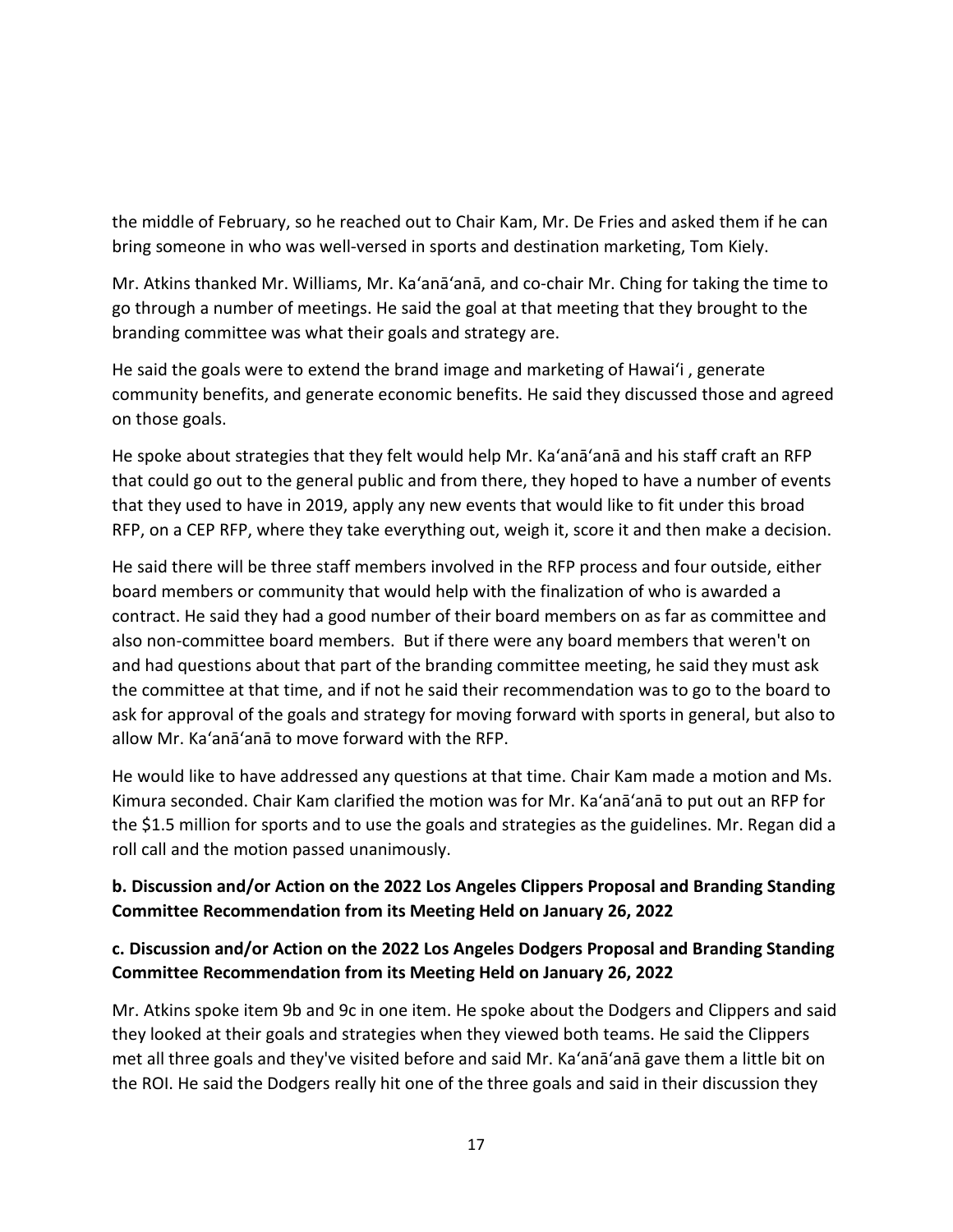felt it was best to have them if they want to continue, to look at the funding from the HTA to also present their presentation as an RFP.

Mr. Atkins said Mr. Ka'anā'anā went over the CEP, relating to sports, they were able to use under the encumbered funds for CEP programs and Mr. Ka'anā'anā reviewed what they were, which were included in the packet.

He said GoHawai'i HVCB had two of the components of a presentation. He said they didn't have for the previous days meeting is that they're going to be sending out information and a questionnaire to HVCB members asking what they like about GoHawai'i now, what they don't like, and how they can make it better. So instead of two presentations Mr. Atkins said he will defer to February, and said they will have everything done by then and take it to the committee and board for comment.

# **d. Discussion and/or Action on Request to Solicit a Consultant Related to the Hawai'i Smart Destination Initiative and Branding Standing Committee Recommendation from its Meeting Held on January 26, 2022**

Mr. Atkins said Mr. Ka'anā'anā will come back with the cost for what it will be to do the initial consulting, and look at the whole \$10 million, and asked Mr. Ka'anā'anā for comment. Mr. Ka'anā'anā asked if they can defer to the following month on the branding committee agenda.

# **e. Discussion and/or Action on HTUSA's Brand Marketing and Management Plan for January to June 2022 and Branding Standing Committee Recommendation from its Meeting Held on January 26, 2022**

Mr. Atkins asked Mr. Ka'anā'anā to comment why the RFP had to go out to the public again and how long the extension is for. Mr. Ka'anā'anā said the RFP 22-01 issued was recalled or cancelled, which resulted in them going to the state procurement office asking for a six-month extension of the prior encumbrance contract, and the approval was granted by SPO to extend the Hawai'i Visitors and Convention Bureau's contract through June 30, 2022. He said the amount for the contract, and supplemental extension approved by the SPO was for \$8.5 million which represented half of the amount of the 2021 contract which was \$17 million in total. \$8.5 was awarded in the supplemental contract for up to the first six months of 2022.

Mr. Atkins said there was a discussion the previous day because the original contract went out for \$22 million, and it was their understanding from Mr. Ka'anā'anā that in the second half, the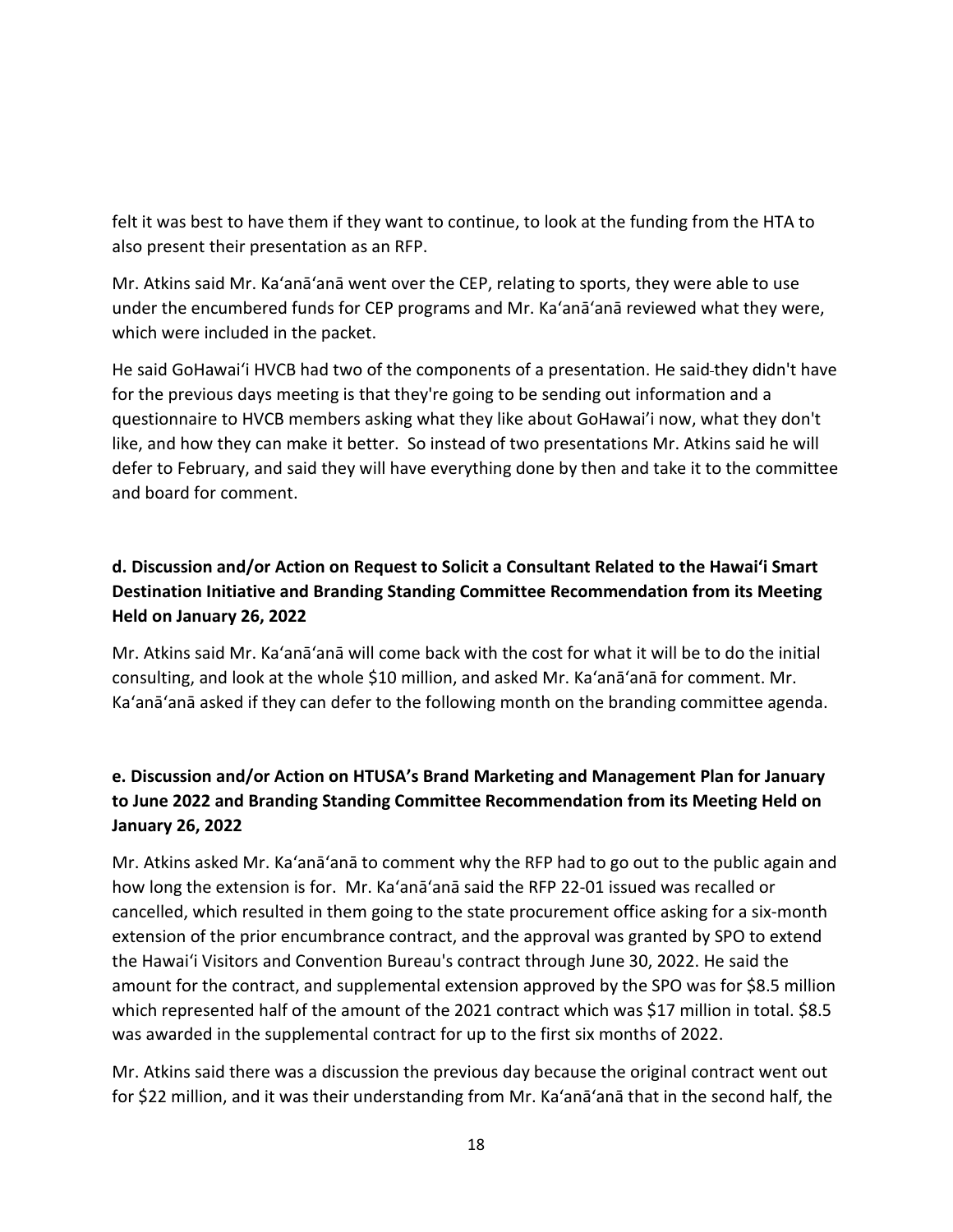contract would go out for closer to \$14 million. Mr. Ka'anā'anā said the funding available to them was ARPA funding and the \$8.5 million represented half of the prior 12-month contract, so what was left of the \$22.5 million appropriation that the board approved, is the \$14 million the amount for the back half of 2022. Mr. Atkins said Mr. Talwar of HVCB did a full presentation on where they feel the budget for the first six months of the year will be most effective, and he said after the presentation there was a vote, and it was recommended from the branding committee that the board approves it so they can do what's needed to get the program roll out.

Mr. Downing asked if the amount is for six months, or up to six months. Mr. Ka'anā'anā said the contract is executed through June 30th, 2022, but has provisions for them that if a contract is awarded via an RFP that they could make the move if they prefer, but the contract is for up to six months.

Mr. Atkins asked Mr. Ka'anā'anā to give a quick update on where the process of the RFP is now, and what the timeline is, but Mr. Ka'anā'anā said he couldn't speak to that at the time as he doesn't have an exact or target date to release the revised and updated RFP, but he said it has to be soon, as the vendor that has the current contract ends June 30th.

Ms. Kimura made a motion to approve the HVCB six-month contract extension for \$8.5 million.

Mr. Ka'anā'anā said there is no necessary action as the contract is in place, but the motion would be to approve the six-month BMMP that was presented. Ms. Kimura made a motion. Mr. Ching seconded. Mr. Regan did a roll call it passed unanimously.

## **f. Discussion and/or Action on the GMT's Marketing Guidelines and Branding Standing Committee Recommendation from its Meeting Held on January 26, 2022**

Mr. Atkins said Mr. Ka'anā'anā presented to them everything that had been done in the GMTs at the present time. He said one of the questions was, is it just bare minimum, social media, keeping staff, everything done in the office space? Mr. Ka'anā'anā said there are certain areas of the GMT's that will go beyond that, so the committee asked Mr. Ka'anā'anā if it was possible for him to go into the different GMT's and see where they need to spend more money at that time, as the ones they are talking about are not North America, they are international ones and they're closed at the time. Mr. Ka'anā'anā said as of the Branding Standing Committee meeting the previous evening, they were asked to present a recommendation of a funding level for each market, and he had it distributed it in the morning, 9 a.m. via email.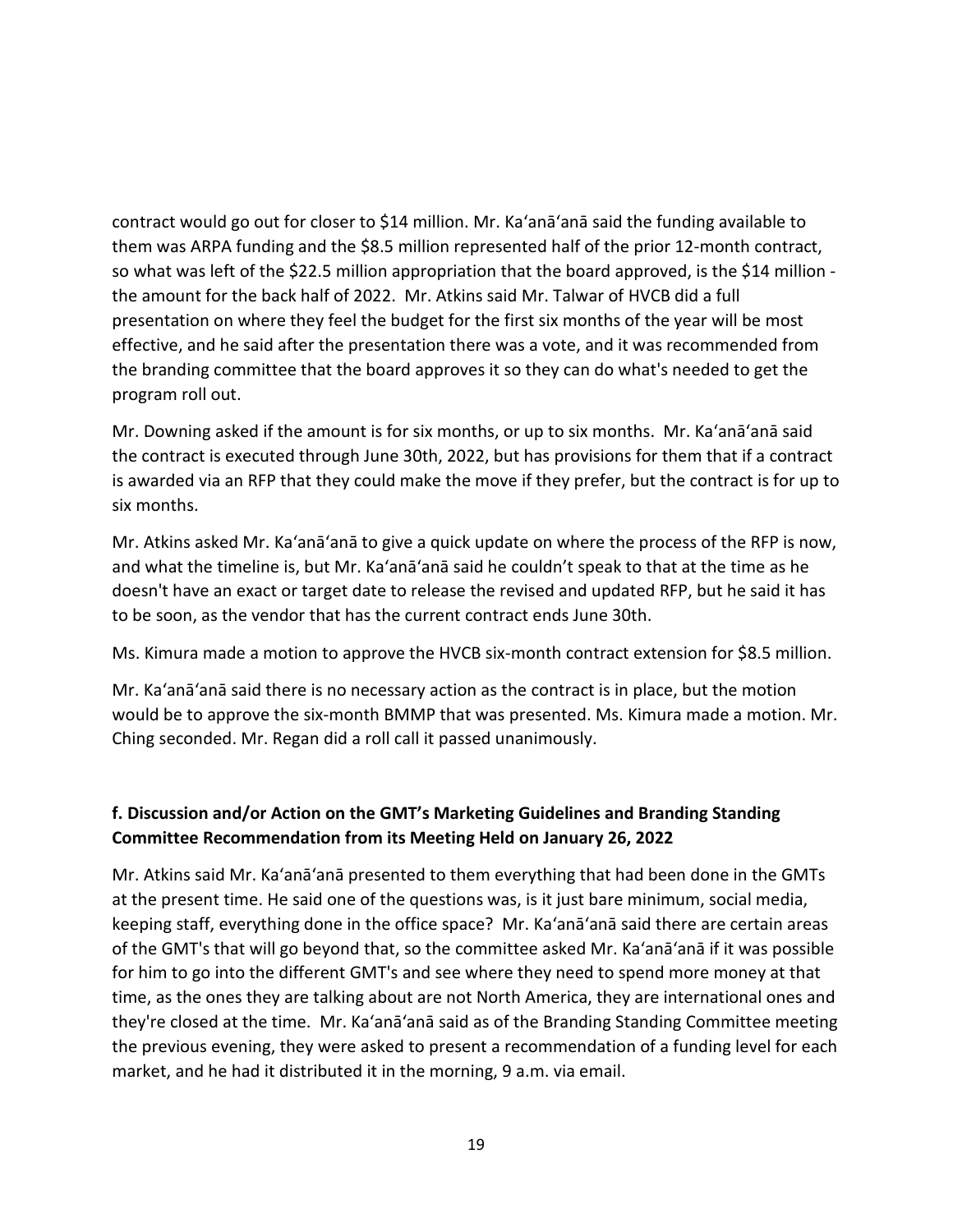He noted, that included in the sheet, were a couple of updates from the previous evening; one change from the previous days discussion is, he wanted to recommend that Canada move to "green," and amounts in the restricted first quarter budget are the recommended funding levels that he is requesting, representing the first three months, and the number would be divided by three for a monthly amount in the first quarter of the year.

He mentioned moving Canada to "green" and said some important information is that they have direct flights, with good load factors, no quarantine upon return for the Canadian travelers, anticipating the Prime Minister announce the following week that Canadians won't need a PCR test to return to Canada. He also said vaccination rates are 82%, 42% for booster shots, and over 87% of Canadians have had at least one shot. And lastly, Canadians can travel via the U.S mainland to Hawai'i via connecting flights. He said for those reasons, his recommendation is to move Canada to "green" and approve the first quarter budget amounts.

Mr. Atkins said this part is not coming with a recommendation from the committee as it's the first time all of them are hearing about it.

Mr. Rafter asked how Mr. Ka'anā'anā came up with \$250,000 for China, given that it's a fairly small office and team, and currently no flights. Mr. Ka'anā'anā said a big part of that was when they heard from Dennis and Alex, the establishment of their social channels and the WeChat platform, the primary platform in China, is going to be a significant undertaking. He said they have the China office and the Honolulu office as well. Mr. Rafter said he is pleased to see the recommendation for Canada to go "green," as it will start to reestablish their awareness with them, which is important.

Mr. Ching thanked Mr. Ka'anā'anā for putting the presentation together. He mentioned the comment the previous day about Australia being open. He asked if it factored into this part or not enough to get them closer to "green?" Mr. Ka'anā'anā said Oceania is unique in the sense the it is made of two distinct, sovereign countries, so Australia is open and he would argue and advocate that Australia is, but New Zealand is not. So if the board is comfortable with it, he would move Oceania to open again as they still have flights directly coming from Australia to Hawai'i. Qantas did reduce some flights, but the other carriers including Hawaiian Airlines and Jet Stars are still going, so half the market is open - what they term Oceania.

Mr. Atkins spoke about Hawaiian Airlines - they stopped flights indefinitely to Brisbane.

Ms. Kimura asked if they still have entry restriction, quarantine, and Mr. Ka'anā'anā said he will provide the specific requirements for each country. Ms. Kimura said she thinks if they still quarantine and mandatory requirements, they can't say the destination is open even if there are flights.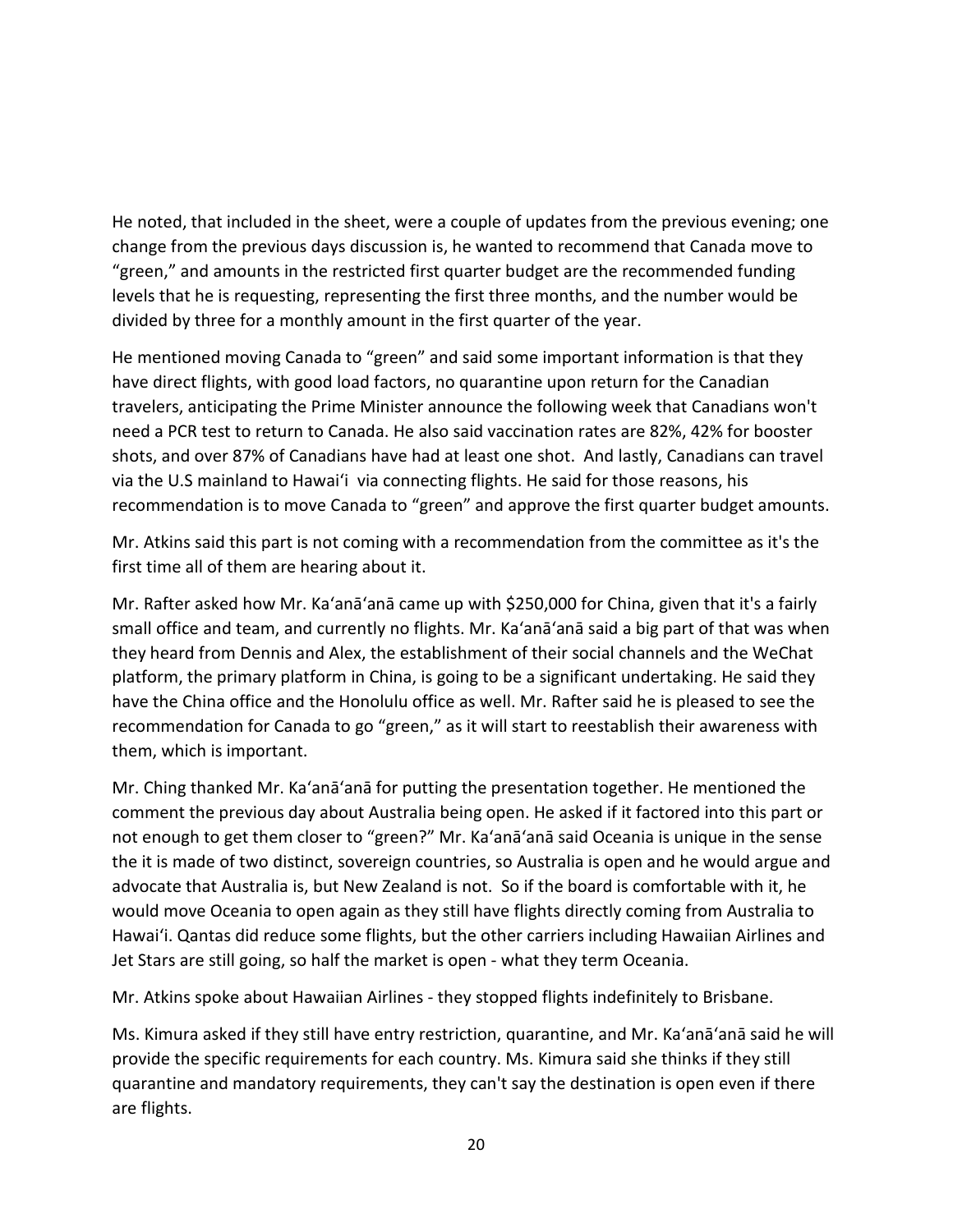Mr. Ka'anā'anā reiterated the \$250,000 for Oceania, two countries, for the first quarter, roughly \$83,000 per month for the first quarter, as they're requesting for the recommendation. He said their attention would be focused on Australia for the moment, as that's where the opportunity exists.

Mr. Atkins asked if they've approached Mr. Ka'anā'anā with any programs other than keeping the lights on and asked if they have any idea when the governments will open up for nonrestricted travel. Mr. Ka'anā'anā said there have been requests made by the GMTs for specific campaign activities that they would like to undertake, and they're all within the BMMP that was presented, but because their NTP restricted them to the "bare bones" they did not approve it. He said they may have lost the opportunity for an Ocean Film festival which was roughly \$12,000 but had great reach. He said he will check if it's still an opportunity available to them, but he said they've made specific requests they haven't responded to.

Ms. Kimura asked if the 22% administration cap still reflected to the budget and Mr. Ka'anā'anā confirmed the administrative cap would remain in place and said it's important to note the administrative costs include things beyond salary. All the expenses in the BMMP that are under administrative costs such as office expenses, supplies, insurance, etc.

Ms. Kimura asked about Japan's administrative cap being \$50,000 per month as per her calculations, but Mr. Ka'anā'anā said he did not calculate yet, but the cap would remain in place as per the contract of 22%.

Mr. Ching said he recommended more attention to Australia as he thinks there is value there.

Mr. Atkins is looking for recommendations from the board on how to go forward as they can approve what there is so far and take into consideration what Mr. Ching mentioned. He asked if there is a way to give the staff some flexibility, especially Mr. Ka'anā'anā and his team, that if a really good program comes up, how they move forward. He said they need to be respectful of budgets in place, but also how to be strategic in trying to get the markets as they open up, as Hawai'i needs them to return. He asked for ideas to give Mr. Ka'anā'anā direction.

Mr. Downing said to trust the staff they have to do the best they can do with the resources they have. He said Mr. Ka'anā'anā came up with "bare bones" to show what they need to keep the lights on, and adjusting in time they need to give staff flexibility and trust that they are looking out for Hawai'i. He suggested the Board not to micromanage, He commended on the HTA staff coming up with the numbers in such a short time frame.

Mr. Arakawa agreed with Mr. Downing; however, he said there should be some general guidelines/triggers/benchmarks. He suggested perhaps Mr. Ka'anā'anā could work on it with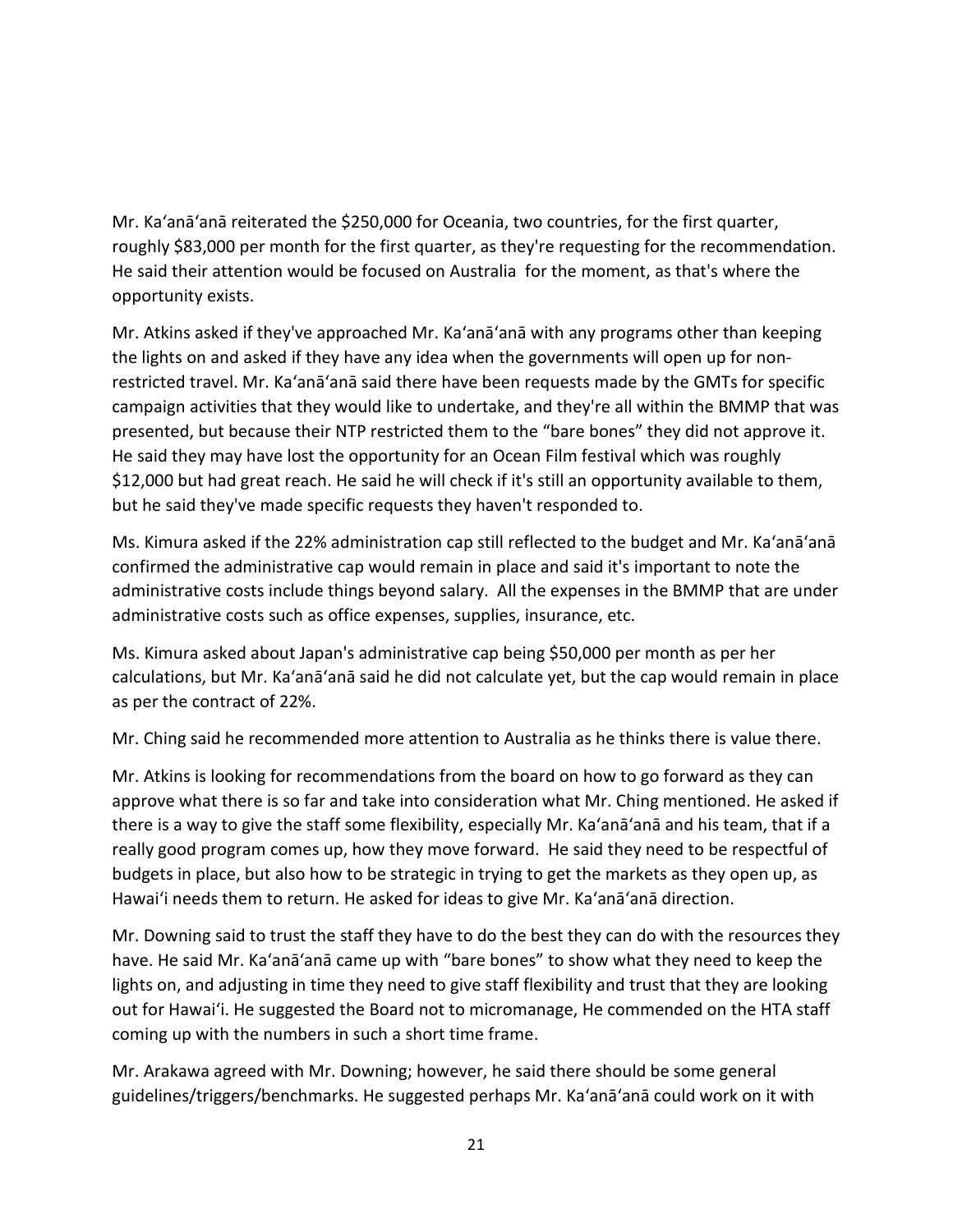Mr. Atkins and Mr. Ching, determining what criteria can be used, so they don't have to keep coming back to the board for approval. He said it was impressive listening at the Budget Finance Convention Center Committee meeting to the committee Chair Atkins, Mr. Rafter, Mr. Ching and Mr. Downing who operate businesses on how they determine when they ramp up, and how it affects them when there's no customers.

Mr. Atkins agreed they don't want to micromanage. There is a fine line between them being prudent about expenses, and letting their team not be micromanaged. He said there may be something in the middle where they can set an amount and discuss it between Mr. Ching and himself without having a full meeting.

Mr. Ka'anā'anā said he appreciates the comments from the members and understands the sensitivity around the investment HTA is doing in those markets. He mentioned that they'll see in the presentation later from the Japan year to date, through December 2021, that Hawai'i welcomed 24,232 Japanese visitors who spent \$82.9 million dollars in total expenditures that made its way through the Hawai'i i economy and generated \$9.67 million in direct tax revenue through GET and TAT to the state. HTA spent \$3.6 million in branding in Japan in 2021; it's making double their money in Japan, even in a time when there are meaningful barriers to travel; therefore, the ROI on the investments they're making in the markets is still in the positive range even at their worst condition because of COVID. He further explained even at it's very worst, Japan is still providing positive economic benefit to Hawai'i .

Mr. Ching suggested, without overcomplicated things, to color code each country, as they're all different and dynamic in different ways. It'll give flexibility to move on some of those markets.

Mr. Ka'anā'anā said there are a lot of dynamics in the market and understands it's fluid and things can change rapidly, good and bad. He said what they're trying to do with the recommendations HTA has made is to set them up for some success. He thinks 90 days is an appropriate time frame for them to manage their business in a reasonable way to allow them to make those adjustments.

To Mr. Downing's point, he is aware of the kuleana that he bears in making sure HTA makes good investments in the markets and activities that are being supported through the funding. He said if they go shorter than 90 days it will make it hard to get something done and said what's important to remember is that their contractors also work with other vendors and partners, and HTA can't continue to make commitments then retract them. He said it's important to honor relationships and stay aligned with the market and what's going on with the partners.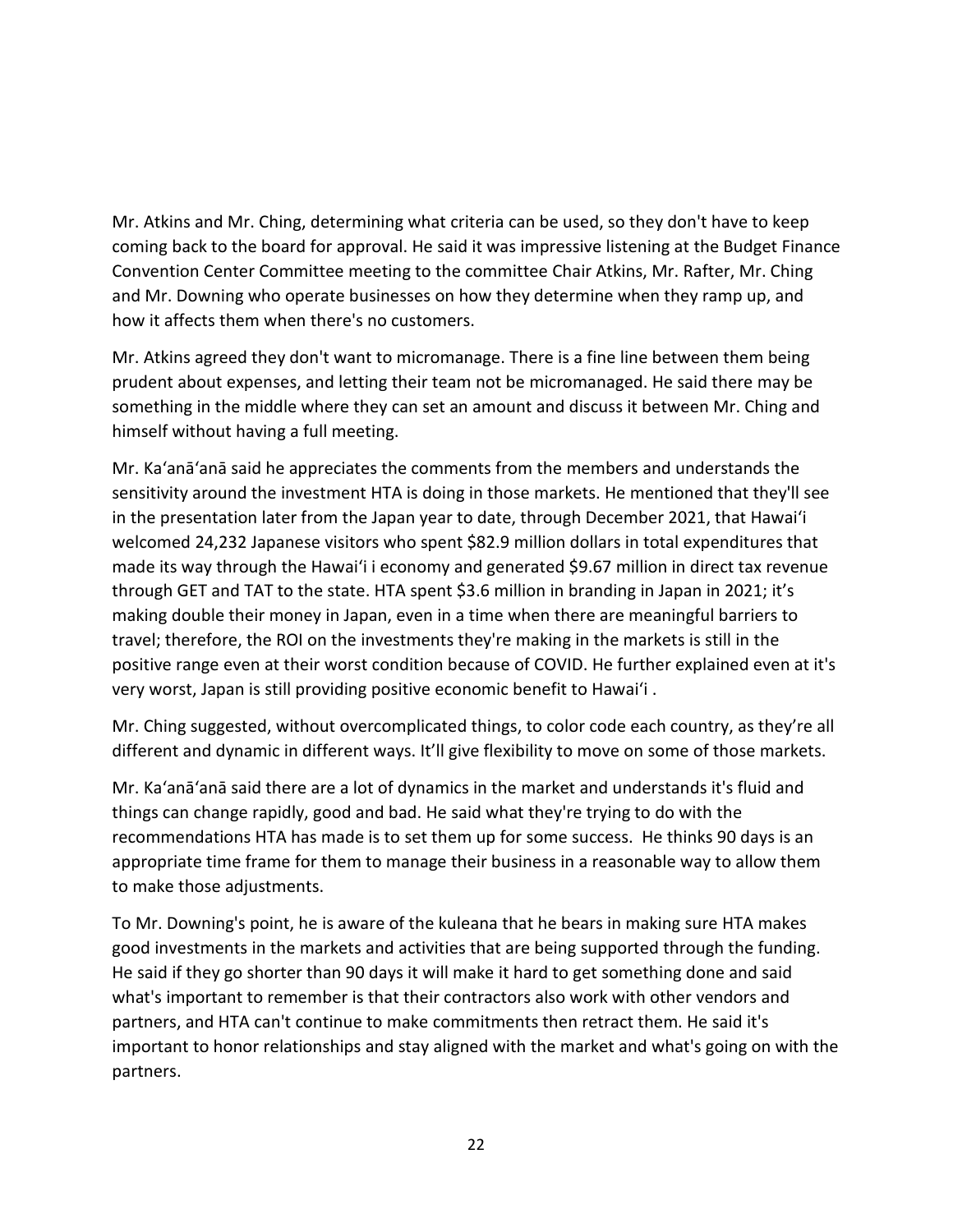He mentioned the example he used in the Branding Standing Committee meeting of travel trade media and the PR opportunity that is coming. He said they need to be a part of the press to gain the awareness, inspiration and education with travelers before they arrive. He said the funds he is recommending for approval helps them accomplish that. He said they are looking for the quarterly approach as the time between meetings leaves not much time to work with his team. He said the 90 days helps them get into a rhythm to implement something if appropriate.

Mr. Rafter suggest they vote now to give Mr. Ka'anā'anā the quarterly timeframe. Mr. Ka'anā'anā said in the February Board meeting he is happy to make recommendations for quarter two, and he asked for their support to adopt the recommendations that he distributed at 9 a.m. for the first quarter, unless Mr. Ching or the Board had a different number for Oceania. Mr. Ching made a motion. Mr. Chun asked if the numbers for the restrictive first quarter budget was formulated in concert with their contractors and Mr. Ka'anā'anā confirmed it. Mr. Chun asked if they feel that is the correct number based on the markets, and Mr. Ka'anā'anā said the numbers were recommendations from their GMT executives based on the latest available information.

Chair Kam made a motion to approve, and Mr. Ching seconded.

Mr. Arakawa said, based on the information getting to the staff a bit late, he asked as per Mr. Rafter's suggestion to revisit. He said it does not have to be in the motion, but must be in the minutes, as things change, to revisit and maybe they can then address Mr. Ching's issues about Oceania as they revisit.

Mr. Downing commented that Mr. Ka'anā'anā made it clear that it is for the first quarter so things can change for second quarter, and when things get ready to change for second quarter, it will still go to the Board. Mr. Atkins said the motion is to approve the first quarter as presented by Mr. Ka'anā'anā. Mr. Downing asked if Mr. Ka'anā'anā will come back to them every quarter and Mr. Atkins said yes, but it might be opened up by the second quarter; they can make that determination through the Branding Standing Committee at that time. Mr. Atkins said that it's his understanding that Mr. Ka'anā'anā is going to put together a second quarter budget based on the conditions in the market at that time. The motion that the Board is voting on is to approve the presentation Mr. Ka'anā'anā gave each market area that through his staff and GMT need to market for the first quarter. Mr. Regan did a roll call, and the motion passed unanimously.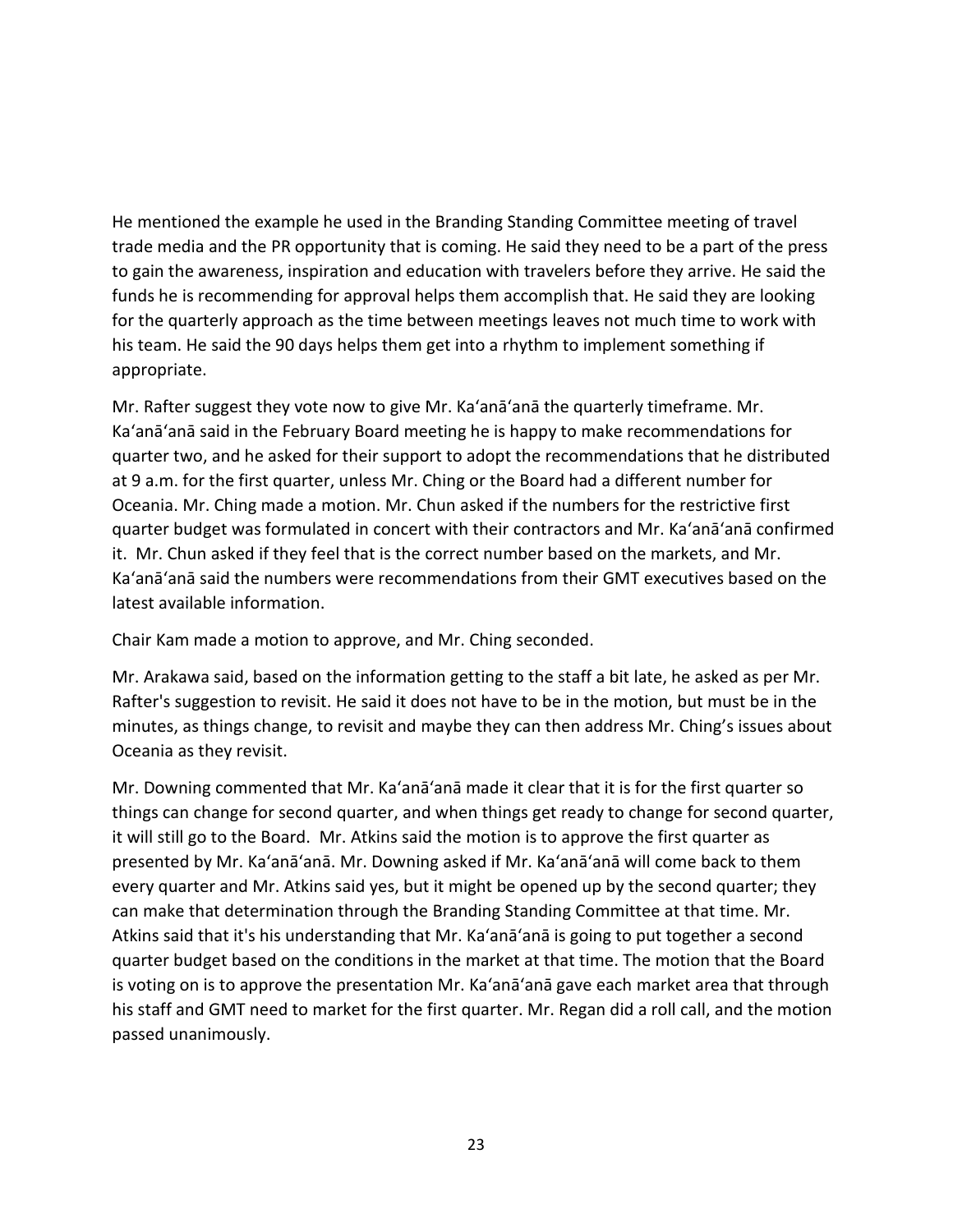# **g. Report on the Status HTA's Future Global Branding Allocations Strategy and Guidance for Staff for CY23 as Discussed at its Meeting Held on January 26, 2022**

Mr. Atkins mentioned that Mr. Ka'anā'anā said this item was not critical and would be the first item of discussion in February.

Chair Kam asked Senator Wakai to make some comments.

Senator Wakai said he had been working with the leadership team at HTA for months, and they crafted and introduced three bills and he briefly explained them. He said the first two are to do with governance structures. He said the DMAPS are well done, but the HTA can't do it themselves. All of the agencies need to be on board; DLNR, DBEDT, agriculture, etc., so the first two bills go into how to make the DMAPs real. He said one of the bills will allow for new board members onto the HTA Board; they are non-voting members, and they are from the sister agencies, such as DBEBT, the Department of Agriculture, and DLNR.

He said the second bill is similar, but it goes the other way; it puts Mr. De Fries' or one of his designees onto the Land Use Board, as well as the Land Use Commission (LUC). He said those two bills will help HTA do the job it is tasked to do.

He spoke about the third bill is with regard to procurement and allowing HTA to do performance-based contracting, as the law right now is not clear. He said in this system contractors are held to certain benchmarks and goals, and the contractor is paid in relation to how well they hit the benchmarks or goals. He said it's an opportunity for government to get into what the private sector has always been doing in getting good value for money.

Senator Wakai said the next day they're having their first hearing in EET and they're going to hear the procurement performance-based bill. He wanted to alert everyone on the bill that Senator Agaran has introduced on the next day's agenda to put TAT on campers and vans, as sometimes those entities are out there taking away tourists from hotel rooms and letting them sleep on the beach or in vans, and if there is commerce to be had there, and to make sure they put TAT on those mobile accommodations.

Mr. Atkins commented about the camper vans and said Senator Wakai is correct as they are not paying any tax. The camper vans in Kaua'i is unregulated; they are parking outside of farms and on the side of the road. Some of them get permits for campsites, but most of them just find a place to park. He said it's a growing problem as it's a cheap way for visitors to visit Hawai'i .

He mentioned New Zealand has setup for camper vans with beautiful amenities. Hawai'i, on the contrary, is trying to get rid of the illegal vacation rental, but has created an industry that's not regulated at all. He reiterated that if it's going to be taxed it has to be regulated.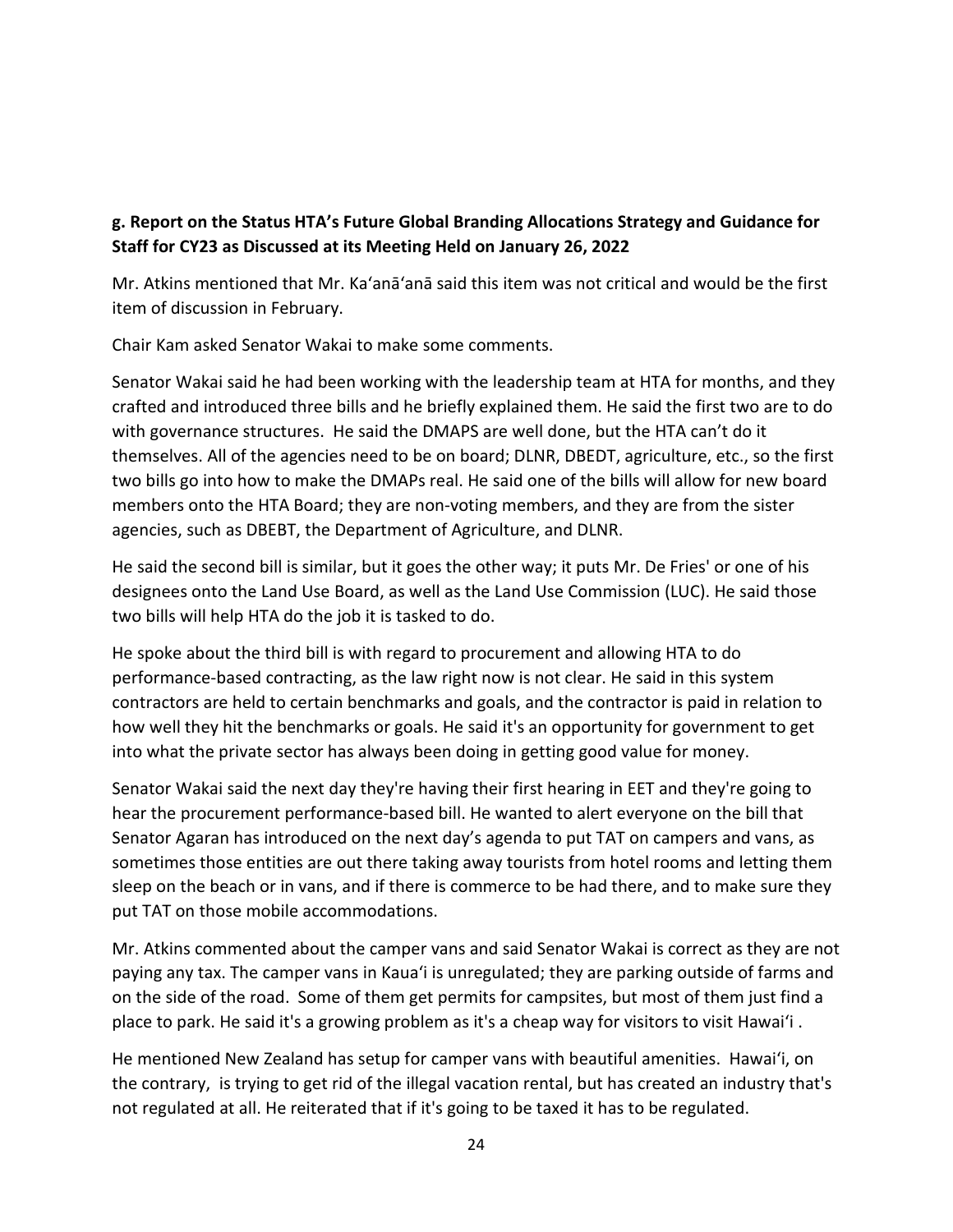Senator Wakai agreed and said if he had a choice he would get rid of camping and vans as a means for accommodation, but the State's interest in short term vacation rentals whether it's on ground or on wheels, is to tax it. Permitting and land use issues are on the counties, maybe the HTA should engage them to make sure these are no longer acceptable to be advertised online. He reiterated that the state's interest is purely on the tax interest of it.

## **10. Presentation and Discussion of Current Market Insights and Conditions in Hawai'i and Key Major Hawai'i Tourism Markets**

## **a. Presentation by the Omnitrak Group of the Fall 2021 Resident Sentiment Survey Results**

Ms. Chun spoke about two presentations under the agenda item. She said for December they had a good year regarding expenditures. She noted that they are spending more than they had for the U.S. West and U.S. East in particular in December 2019, and their PPPD spending was higher in December 2021 than in December 2019.

She also noted that Canada was higher in December 2021 versus December 2019. She mentioned visitor arrivals are still lagging overall, but U.S. West and U.S. East are higher than December 2019. They had more visitors every day within the State on the average daily census.

She said on an island basis they have a bit more PPPD for some of the markets: Kaua'i, Hawai'i islands, and 'Oahu. She said visitor arrivals were nowhere near 2019 levels, but they see the average daily census going up across the State.

For TAT, the Department of Taxation had collected \$48.3 million preliminarily for December, which brought them to \$330.4 million for fiscal 2022, an increase of 783%. In comparison with last year, they only collected \$37.4 million through that time.

For purpose for trips, most visits for vacation. For accommodation, most people stayed at hotels. She said for hotel and vacation rentals, December was a good month for hotels in the state of Hawai'i, and vacation rentals didn't do as well. She said they have a lot more hotel inventory than they do vacation rental.

She shared slides from Smith Travel Research, looking at the four weeks ending January 15 (the holiday period), and said 'Oahu is doing really well in the top 25 U.S. Markets Maui County is doing well outside top 25 U.S. markets, as well the combined Island of Hawai'i and Kaua'i. So Hawai'i is doing a lot better than a lot of destinations across the U.S.

For the 2021 visitor arrival mix was mostly U.S. West and East, but they do have some visitors from Japan and Canada. When compared it to 2019, the mix was lopsided. She said the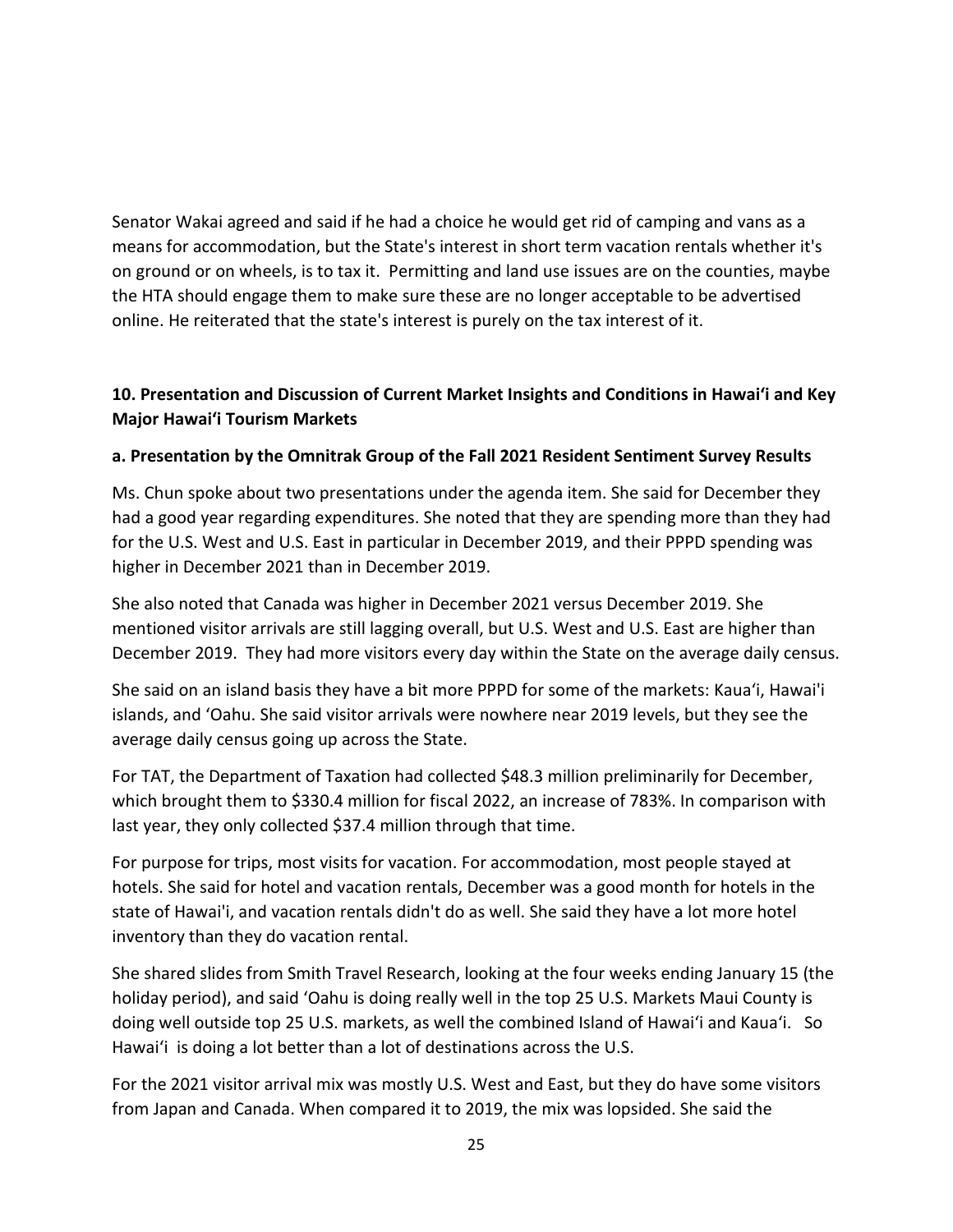spending mix was similar, and there was spending coming in from Japan and Canada. For the PPPD and average length of stay 2021 preliminary versus 2019; for a few of the markets they are ahead for overall for the year compared to 2021. Note the average length of stay: all markets are staying longer than they did in 2019 in general. For spending by category: they did have higher overall spending for the year than in 2019. lodging is comprising a lot of the expenditure with the increasing average daily rates. People are spending is little more food and beverage, a little less shopping and a bit more transportation costs in 2021 versus 2019. She said the overall unemployment rate for Hawai'i is coming down with 4.9% overall unemployment. The highest unemployment is in Kaua'i at 6.7%, but 'Oahu is down to 4.6%.

For the unemployment rates for different industries: there is recovery since last year for accommodation and food service and drinking places. She spoke about the scheduled nonstop seats to Hawai'i by Port Entry for the month of December: they had fewer total overall seats than 2019, but domestic seats were higher for the state than in 2019. January will have fewer seats but more domestic seats. She said schedules will still be loaded into the systems so they think the international seats will start to come down especially in February and March.

Looking at the World Tourism Organization (UNWTO) figures, Global tourism arrivals are up 4% compared to 2020, but still 72% down compared to 2019. She said America was up versus 2020, and Asia Pacific was down versus 2020 and worse in 2019. She said Ms. Hagihara will send information out to everyone.

Looking at the UNWTO overall long-term look 2000 to 2021, they are seeing a shock to the system with the different epidemics and economic crisis, and also gain there for 2021. She said looking at industry experts for UNWTO, there is some optimism for 2022, there is a lot of optimism in Europe with Asia Pacific less optimistic. Most people are saying they will recover to 2019 levels in 2024 or later, especially in Asia Pacific, but there is more optimism in Africa than other regions.

She spoke about the Monthly Skift Recovery Index. Similar to November and for the markets they're tracking, she added China this time. She said the U.S. is prepared to travel as an origin market, with slacking from Canada, and a little increase from Australia. By looking at the YouGov impact from COVID on overseas travel plans graph, it shows a lot of people are not planning to travel overseas, and most people are saying they're going to go on a domestic holiday. She said the numbers for international holiday are really low for Australia, Canada, China, Japan and the U.S.

She spoke about travel obstacles: health risks are really important as well as travel restrictions, and part of the travel restrictions are visa issues impacting international arrivals. She said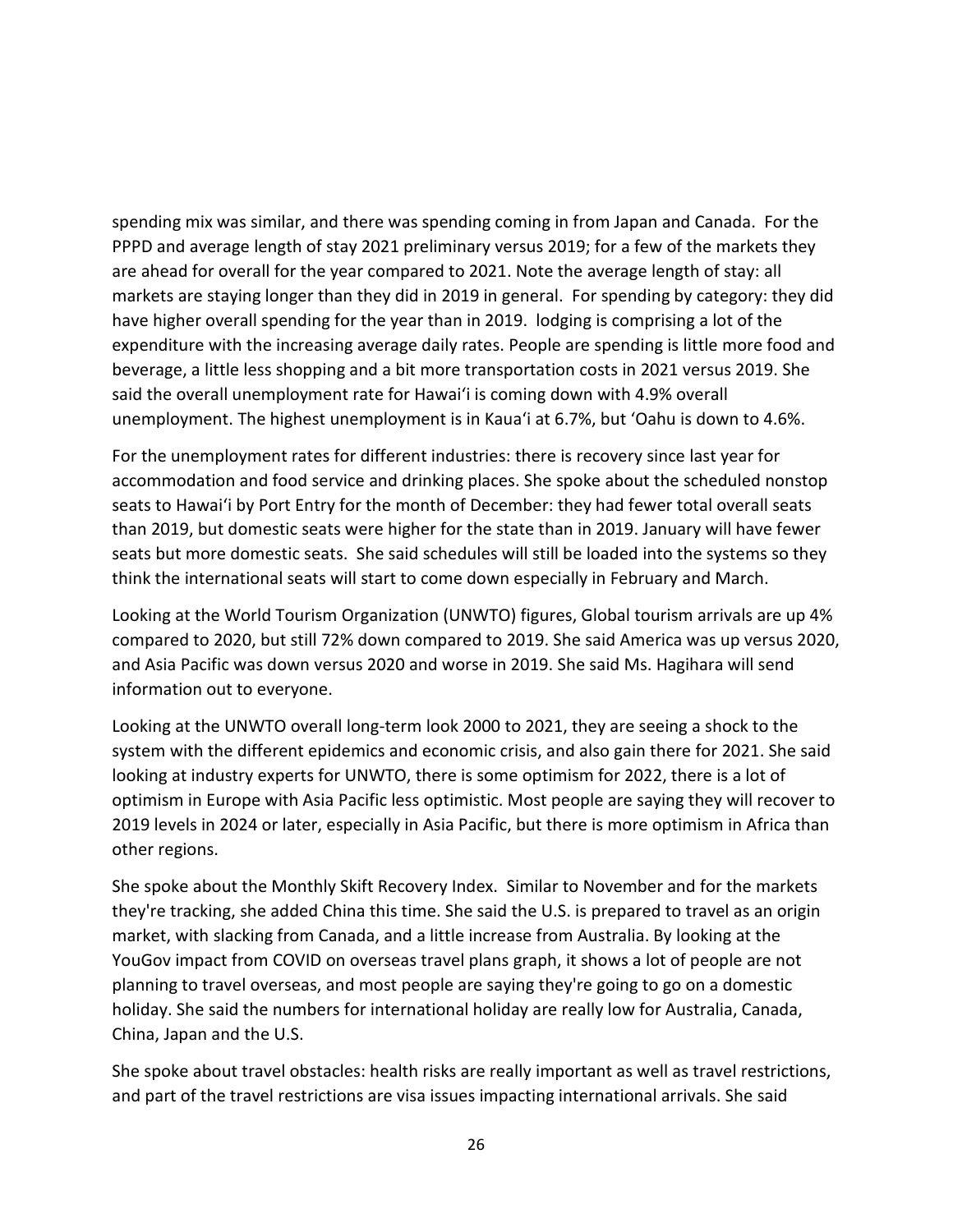according to the U.S. Travel Association (USTA) in 2019, 5.6 million non-immigrant visas were issued to the top 20 inbound markets to the U.S. and accounted for 64% of all the nonimmigrant visas issues worldwide. She said for the people who are non-visa waivered programs, it is impactful for them, and she highlighted the average wait times for non-visa waiver countries exceeds 343 days, so people have to apply for a visa a year before needing it. She said for the visa waiver counties they still had some visa waivers that were issued for those countries.

She said Canada is number one, and Mexico is number two for inbound to the U.S. She noted the current vaccination rates for Canada is 77%, China, excluding Hong Kong is also 77%. Looking at visa waiver countries, they're seeing 77% vaccination rate for Japan, 79% for South Korea and 74% for Australia. Those are really high vaccination rates among the countries that they care about as origin markets.

She spoke about the YouGov survey refreshed every week. When asked the reason for not considering Hawai'i for next vacation, 14.3% said COVID is still an issue for them, as well as travel restrictions at 9.2%. She said most people are having issues with personal, family, finances and a few other reasons.

For the travel agency booking trend, the full report is in the board packets. She spoke about the U.S market, there are some softening for bookings in the last week. There are no bookings for Japan, and Canada has an increase in bookings in last week, and they are also following a similar trend to 2019. Korea is having some negative bookings which includes cancellations, but there are not a lot of bookings. She said Australia has a slight uptick in the next week, and the pattern doesn't completely mimic 2019 but it's similar. Looking at the U.S. for what they saw, some good bookings in February, March; but they are lagging prior year levels.

Mr. Atkins asked about the softening in the last couple of weeks - he asked where she finds the data so quickly. Ms. Chun said it's travel agency data, so they have always had the data, and they get daily data updated every week.

Ms. Chun introduced Chris Kam, president and COO of Omnitrak, who has been doing the resident sentiment survey for some time and they won the contract with DBEDT, and she said this is the first report under DBEDT in fall 2021. She reminded everyone that the resident sentiment is one of the KPI for the HTA's strategic plan.

Mr. Kam took the floor and provided the update of the Fall 2021 Resident Sentiment Survey from November 8, 2021, to January 3, 2022. The three things the survey has shown are: 1) there has been a great reset in the marketplace, a reset in the way people view the Hawai'i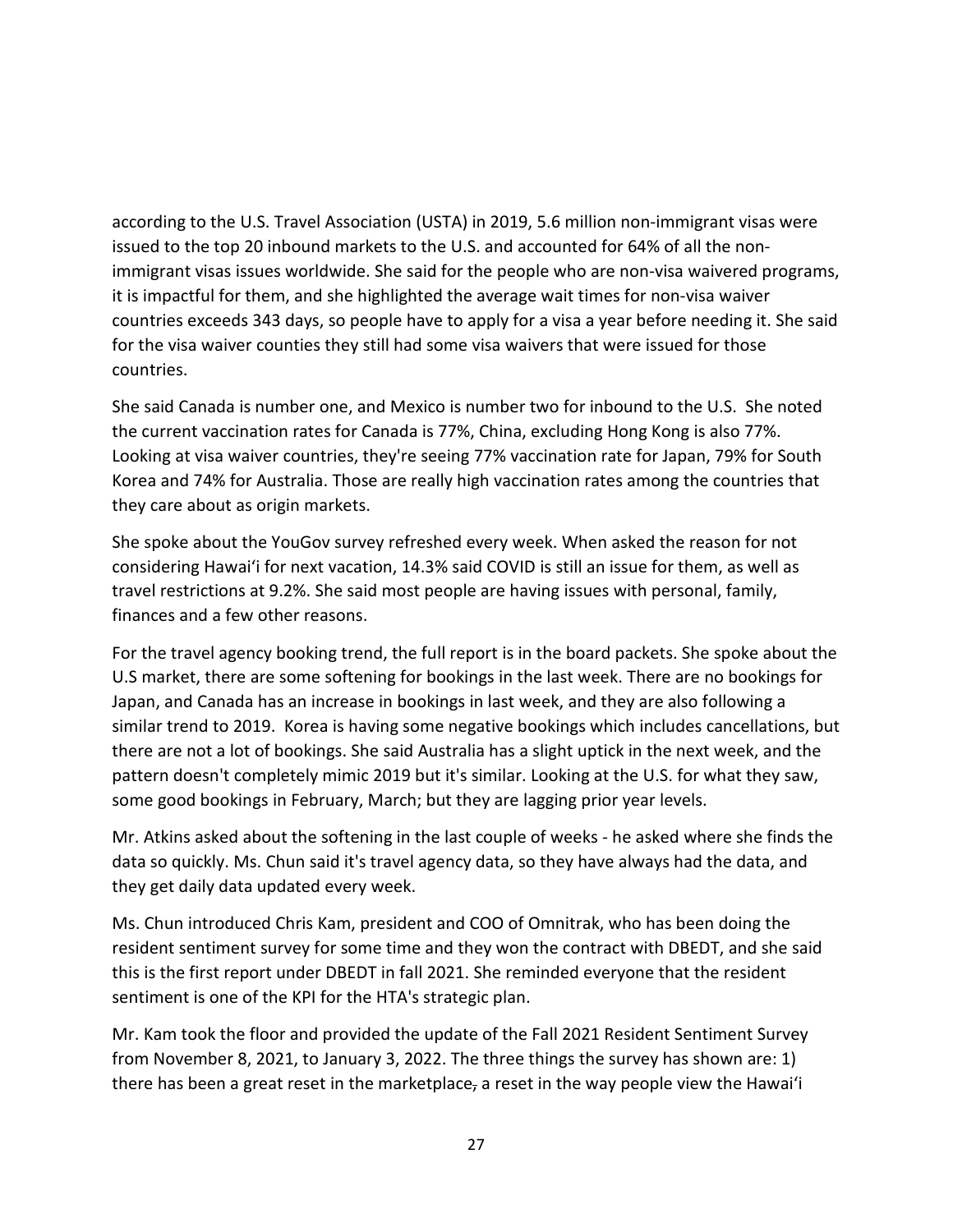Tourism Authority, first and foremost it's viewed as a tourism marketing agency but they're increasingly becoming known as a tourism management agency.

He said while awareness has gone up, people want to see action and results. 2) The current setting as of fall 2021, resident sentiment continued to weaken slightly, and residents still say tourism is worth the issues associated with it. He said looking forward, 3) managed tourism efforts are gaining in support and influence in how people think about tourism.

He then took a deep dive to discuss the great reset; 7 out of 10 were aware of the HTA, but for most of those people, the strongest awareness of HTA's roll are marketers, marketing tourism leadership, sustainable tourism, cultural preservation, communication with residents and balancing the needs of residents and visitors tends to be more in awareness; however, with fall 2021 survey they saw an increase in awareness levels in the areas of sustainable tourism, cultural preservation and communicating with residents, a great shift in the way people are seeing and viewing HTA.

He mentioned fall 2021 versus spring of 2021 and the readings on ratings on the HTA on each of the individual areas remains steady, and he said awareness is growing but so far they haven't seen enough action being taken and they're waiting to see improvement in the area.

For the current setting - there are about 20 different attributes to measure resident sentiment, and there are three key ones. The first one being that tourism has brought more benefits than problems. He mentioned visitors' arrivals to Hawai'i going through drastic changes through the pandemic, and resident agreement with the question continues to track down, hitting 49%. There are two reasons why this happens: tourism recovery concerns, such as the speed of the recovery and the quality of the visitors; and the longer-term issues like affordable housing: visitors buy properties which drives property values high so residents can't afford to buy a house.

He said they also perceive the industry to have low paying jobs and an industry that generates revenue, but the revenue instantly leaves the state. These are perceptions that contribute to the long-term issues, the downturn in the resident sentiment and that's why there is a gyration of visitor arrivals, but resident sentiment continues to decline.

He said the second major statement they tracked is a percent saying tourism has been mostly positive for them and their families, 36% showed agreement in the graph.

He said the third major statement they tracked is if the island is being run for tourists at the expense of local people? While 68% felt agreeable in fall 2021, 67% felt the same way in spring 2021.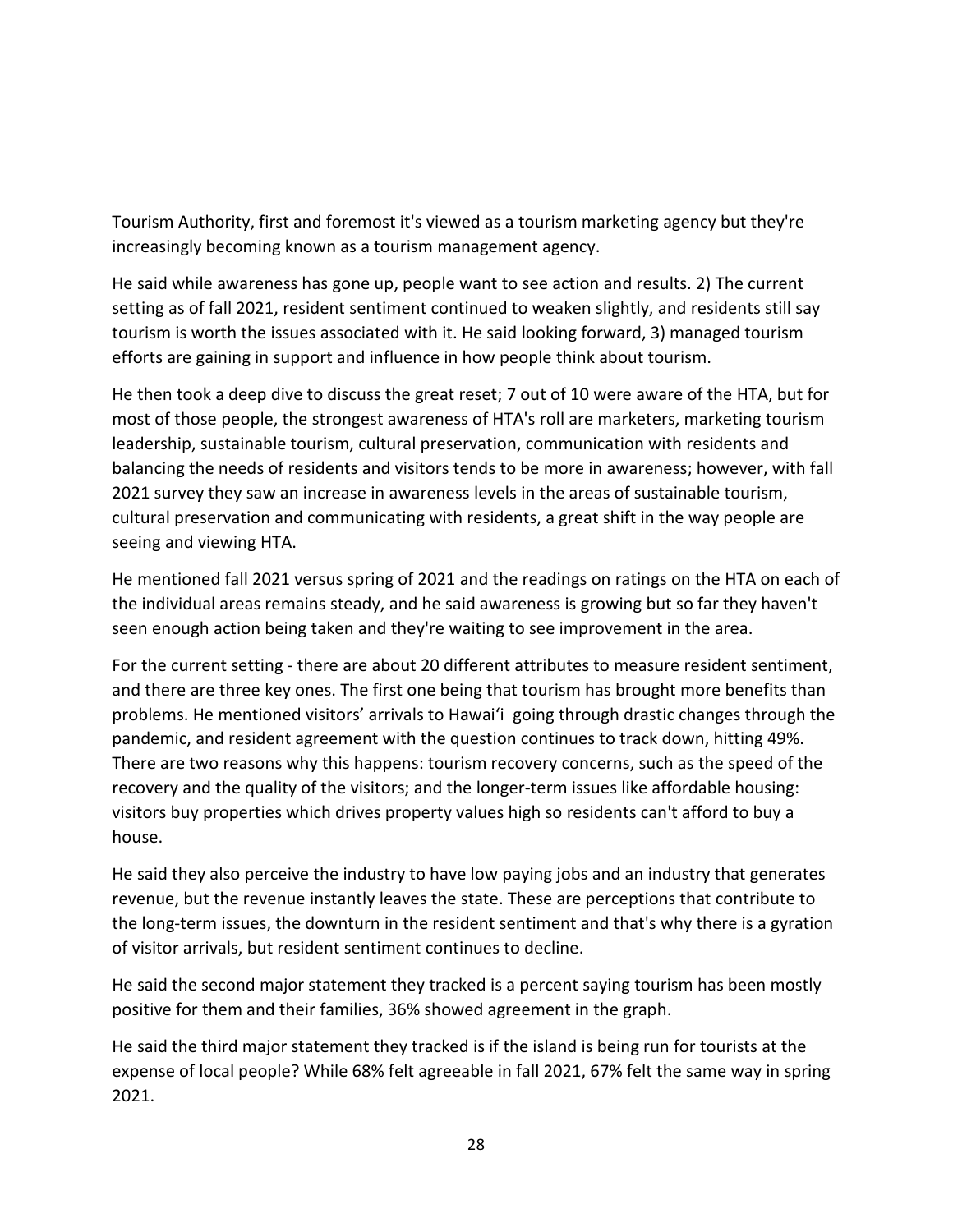Another important question is "Does tourism create more benefits than problems?" He said most people said the top problems created by tourism was overcrowding, traffic problems, no respect for culture, tradition/'āina, but what was surprising about the latest survey is "damage to the environment" went to the top. He said it is an indication that there is a lot more attention being paid to climate change.

He said there was 74% said tourism is worth the issues associated with the industry. He quoted three comments from the Resident Sentiment Focus Groups across the islands; one Kaua'i resident said, "I think tourism is a necessary evil, but I wish that it was controlled more." While one 'Oahu resident said, "I'd prefer if we could have less of it, but without any kind of replacement for our economy, it kind of is what it is." One Kaua'i resident said, "tourism is the primary thing that is required for people to financially stay viable, to stay alive."

Going forward to the next chapter, Mr. Kam said that support for managed tourism are rising and the managed tourism efforts are gaining an influence in improving resident sentiment. In Spring 2021, they started testing support for three particular types of tourism management strategies: regenerative, accommodations, and access. As of fall 2021, they saw that encouraging visitors to volunteer and give back during the visits, and stopping approval of illegal vacation rentals on their island has a slight gained in support. Support for other strategies, such as educating visitors and residents to mālama the islands and each other, not allowing building of additional hotels/condos/timeshare units on my islands, remain strong.

Regarding resident support for visitor access fees: charging visitors to enter state parks went up. Mr. Kam then spoke about, "What is going to improve agreement that tourism has brought more benefits than problems?" He said that economic benefits and quality of life continue to be the number one top drive, but they see a shift in managed tourism and sustainability efforts. He said accommodations went from 2% to 10%.

Ms. Kimura asked who the focus group is, and Mr. Kam said they had six focus groups; two on Hawai'i island, one on each of the neighbor island. Ms. Chun added that Moloka'i and Lana'i has its focus group.

Ms. Yuen said she appreciates the findings coming out of the surveys and the shift and the recognition of it. She wondered if the environmental issue rising to the top of concern had a lot to do with the tourists acting poorly with endangered species post summer. She said the frontend education is very important to support, and their branding messaging should include a lot of education to visitors. She thanked Mr. Ka'anā'anā and team for taking that focus.

Chair Kam concurred and said that it can be discussed in the Ho'okahua Hawaii Standing Committee meeting more in detail.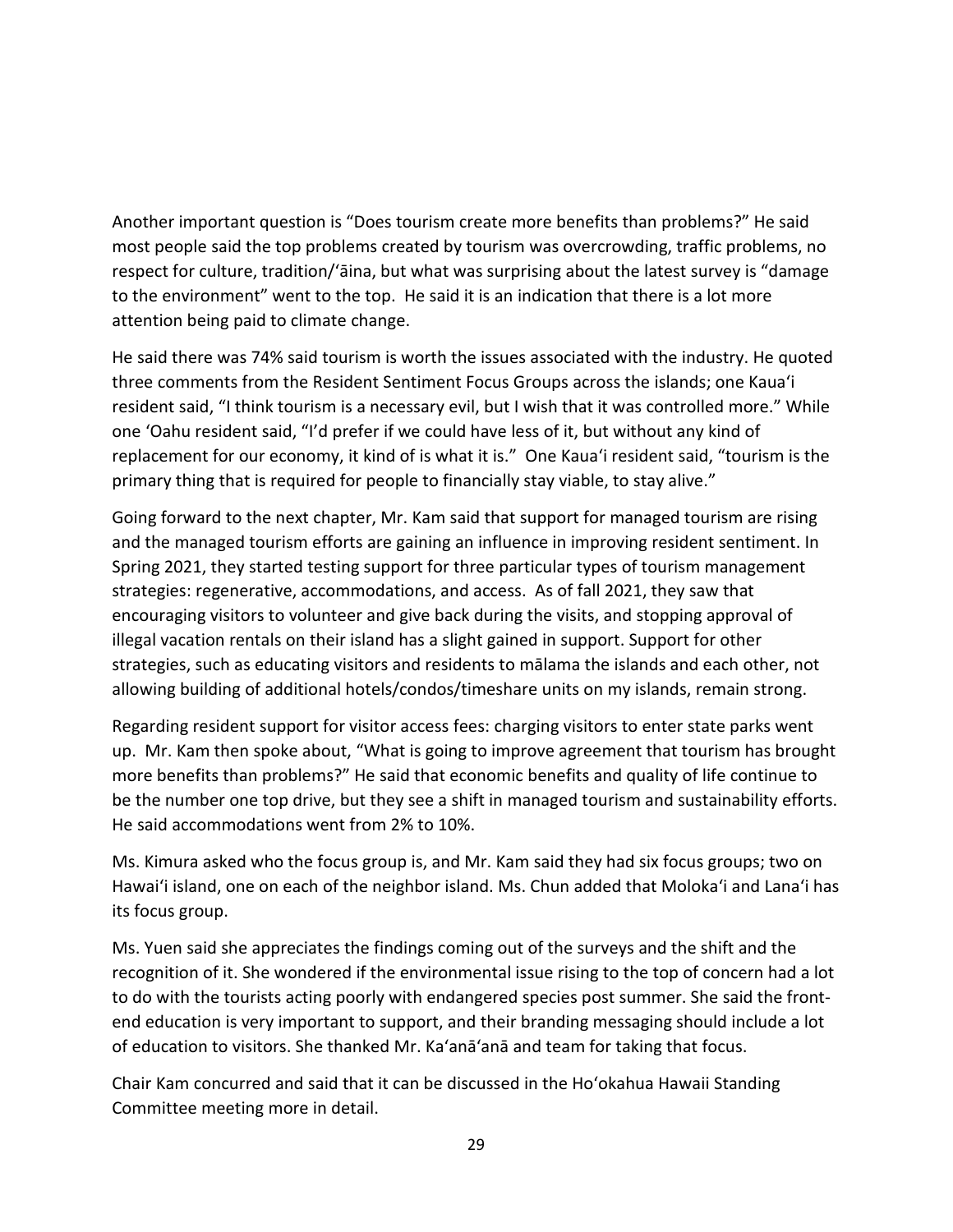Ms. Kimura said it was interesting that the question of tourism bringing more benefits than problems is only 49%, versus tourism being worth the issues associated with it being 74%; it's a big difference but is almost the same question. Ms. Kimura asked why is there a gap?

Mr. Kam said he thinks people realize it's not a perfect industry and they see that it does have its problems, but what they heard in the focus groups is that it's a catch 22, and a necessary evil, but there is no other alternative.

Ms. Chun added that it's how people value the benefits and problems. She said that if it's what's making the economy grow, they do understand that and maybe that's why there's that gap, but the benefits outweigh the problems in the value it holds.

Mr. Chun said he remembers the last time Mr. Kam presented and he found the gap interesting as well, and the way he explained it makes sense. He said the industry has its problems and the way they balance and live together with it is important, so the residents need to get closer to that place, and that's HTA's role.

Ms. Chun followed up on Mr. Chun's comment. There are issues and problems cited for tourism that HTA cannot control or help with, so the questions they added regarding regenerative tourism and etc. is following within HTA's kuleana. Things like solving traffic issues, sometimes there might be help, but they don't have control over the roads and things like that, and HTA staff can only do so much regarding the problems that are identified.

Ms. Kimura asked if it's too much work to divide the data by islands, and Ms. Chun replied there are 60 pages of appendix and the information is all in the appendix, and she was asked to cut the presentation short. Mr. Ka'anā'anā said the information is also on the research tab of www.Hawaiitourismauthority.org

Ms. Chun said for everyone else in the general public who doesn't get a board book, the presentation that Mr. Kam presented will be posted in the next hour on the HTA website. Mr. Ka'anā'anā said the packet that the board members received also gets posted there as well, so everyone has access to it.

Mr. Regan said there were no questions.

# **11. Report by the Budget, Finance, and Convention Center Standing Committee of their Meeting held on January 20, 2022**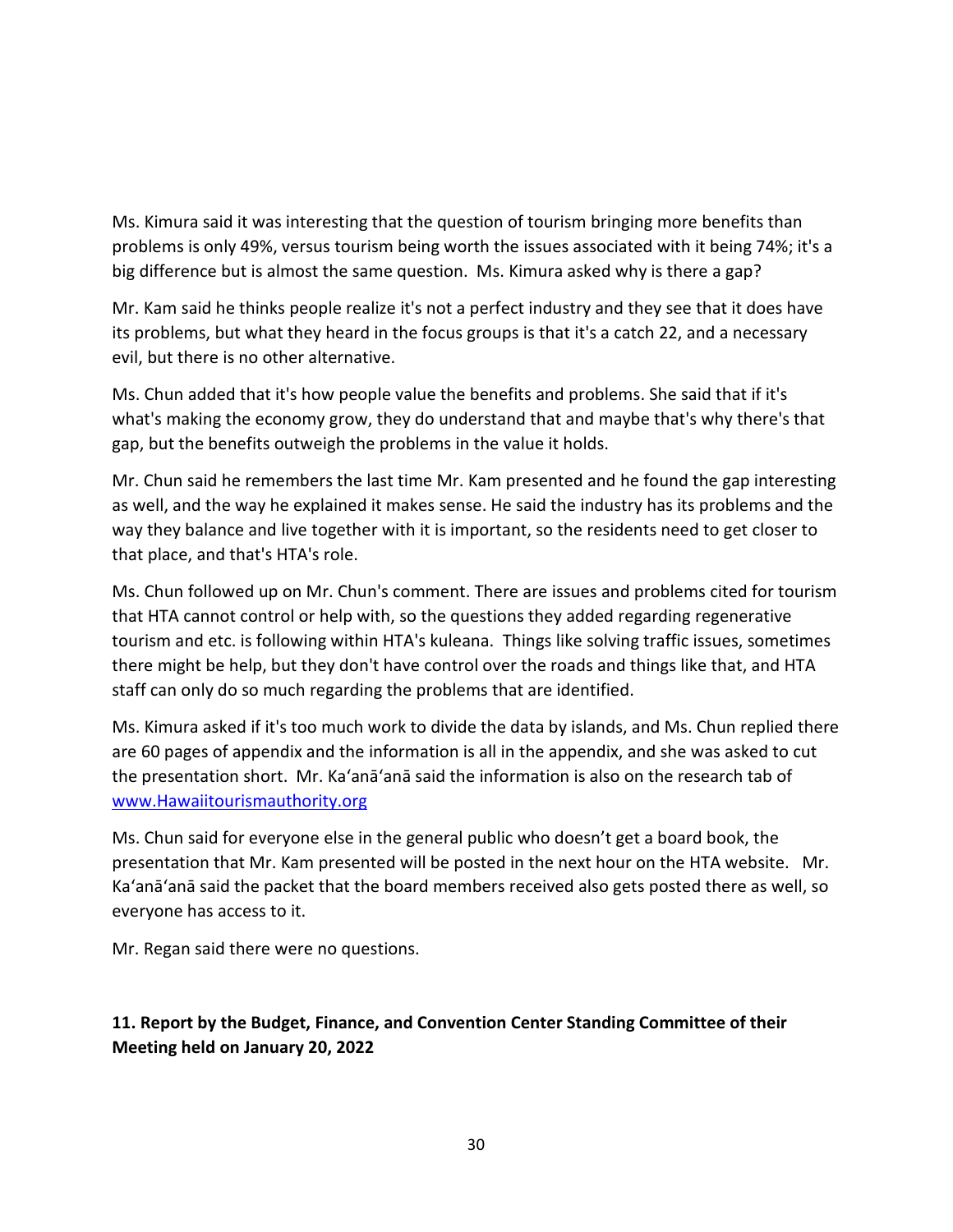# **a. Discussion and Action on the Recommendation by the Budget, Finance, and Convention Center Standing Committee on the HTA's Financial Report for December 2021 as Presented at the January 20, 2022, Meeting**

Mr. Rafter said the budget committee met and they recommended to accept the December financials as presented as there were no issues, concerns or anomalies of note raised by the members. He made a motion to accept the HTA's December financials as presented during the standing committee meeting.

Mr. Arakawa made a motion and Chair Kam seconded. Mr. Arakawa mentioned what was also discussed under the agenda item was the Hawai'i Convention Center's budget request, so they requested the governor's budget to fund repairs at the Hawai'i Convention Center and mentioned how dire the situation is and how critical the funding is. He said it was not an agenda item to vote on. But he wanted to raise it as part of the major discussion during the budget committee meeting, and that he would recommend, with their approval, that the legislative issue be forwarded to the legislative permitted interaction group, and they can work on it. He said it's not part of the motion but asked that after the vote they can talk about it.

Mr. Rafter agreed that there are serious issues at the Convention Center that need to be funded or resolved, so he supports that.

Ms. Kimura added that they have six out of order rooms.

Mr. Rafter agreed and said it's a problem and that it's an excellent idea and they must work on that through the legislative PIG to make sure everybody is aware of it and that it must be resolved soon.

Mr. Rafter reiterated the motion to approve the budget report. Mr. Regan did the roll call and the motion passed unanimously.

# **b. Discussion and Action on the Recommendation by the Budget, Finance, and Convention Center Standing Committee on the Budget Line Item for the Native Hawaiian Hospitality Association in the Amount of \$475,000 as Presented at the January 20, 2022, Meeting**

Mr. Rafter said it's important to note they have done this for many years, so it's not a request out of the ordinary, and it was recommended by the committee to support the request to create a budget line item of \$475,000 to support the funding of the upcoming contract for the Native Hawaiian Hospitality Association.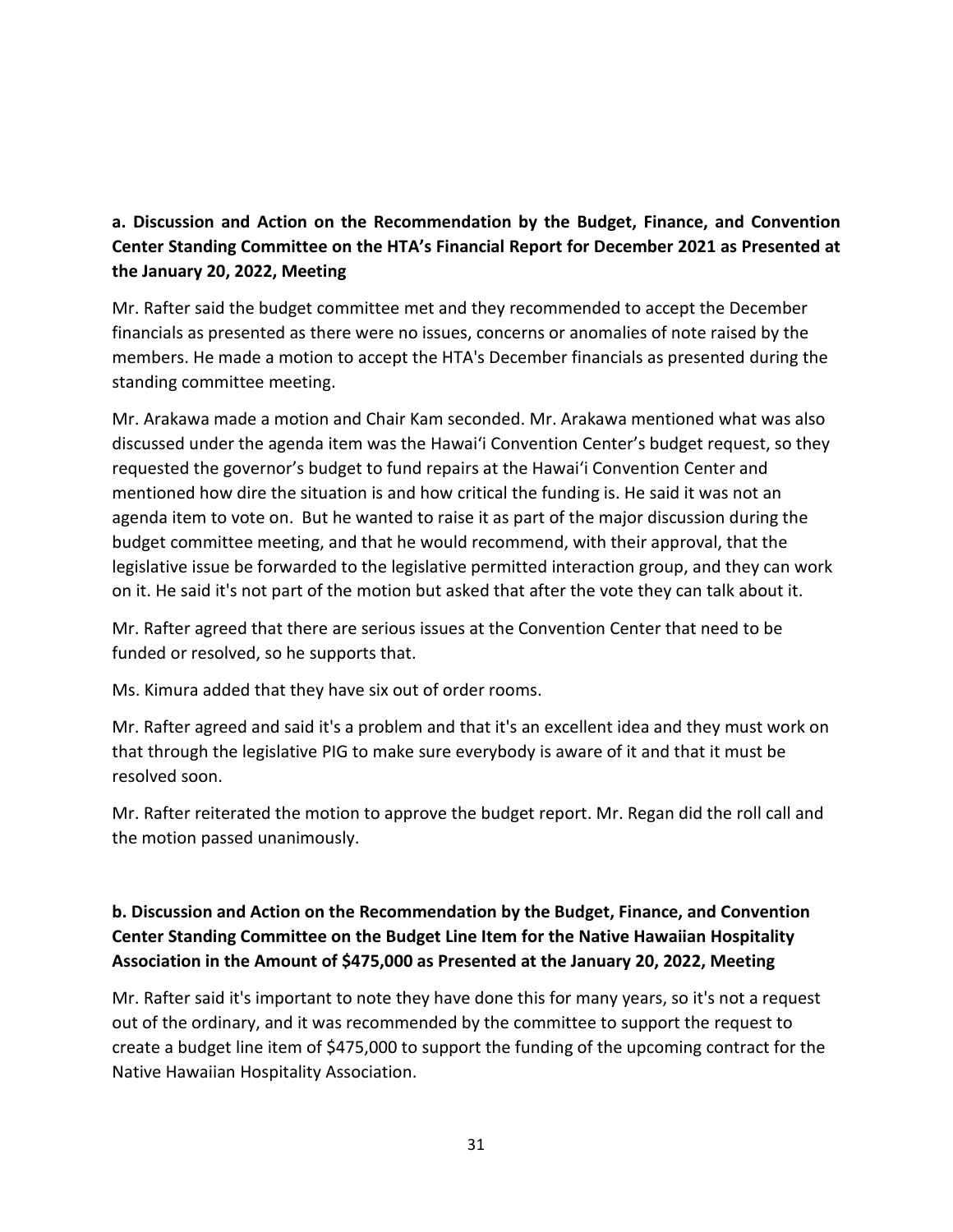He said they did request a presentation be made to the branding committee at a future meeting to review the work that will be formed by the Native Hawaiian Hospitality Association for the upcoming contract, so they have a better understanding of what the funds are going to support. But beyond that, the budget line item approval is to make the funds available as part of the fiscal year 2022 budget.

Chair Kam made a motion and Mr. Ching seconded.

Ms. Yuen said she is not on the branding committee, but it would be helpful to hear back from them how many are attending the training sessions. She said it would be great to hear the its effectiveness and feedback on how the programs are going.

Mr. Ka'anā'anā said he will provide an update via email, and Chair Kam said they can present it at Ho'okahua Hawai'i Standing Committee Meeting, too.

Mr. Atkins said it was his understanding that the \$700,000 be approved when they were going to come back to give them more of a presentation, or what they're going to do with the \$700,000, as it was not relayed to them.

Chair Kam reiterated it was the \$475,000 they were talking about, and it was not in the original information when they had the changeover from the 862 bill, and it was to make up what was originally proposed, and Mr. Ka'anā'anā confirmed it. Mr. Ka'anā'anā said they were also targeting the April Ho'okahua Hawai'i Standing Committee Meeting, as the workplan is due to them March 31st.

Mr. Regan did roll call and the motion passed unanimously.

# **c. Discussion and Action on the Recommendation by the Budget, Finance, and Convention Center Standing Committee on the Approval of the Hawai'i Convention Center Financial Report and Repair and Maintenance Project Report for December 2021 as Presented in the January 20, 2022, Meeting**

Mr. Rafter noted this was a separate issue and it would just be the December financials as Vice Chair Arakawa already mentioned the longer-term issues, they're trying to work with at the Convention Center. He said they're recommending to the board to accept them as presented as there were no issues or concerns raised by anyone, nor notable anomalies of concern.

Mr. Arakawa made a motion and Chair Kam seconded. Mr. Regan did a roll call and the motion passed unanimously.